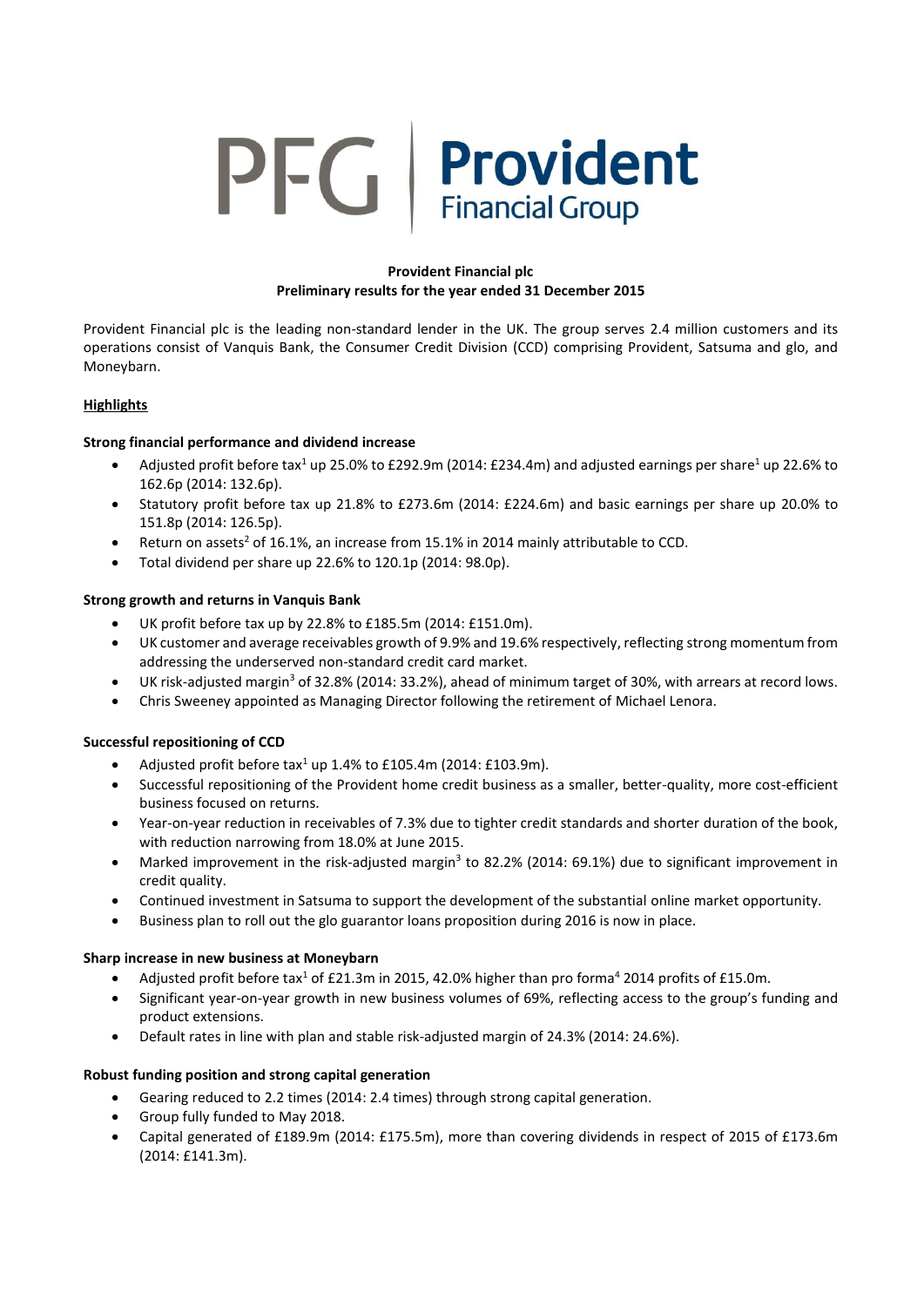#### **Key financial results**

|                                          | 2015              | 2014    | Change |
|------------------------------------------|-------------------|---------|--------|
| Adjusted profit before tax <sup>1</sup>  | £292.9m           | £234.4m | 25.0%  |
| Statutory profit before tax              | £273.6m           | £224.6m | 21.8%  |
| Adjusted earnings per share <sup>1</sup> | 162.6p            | 132.6p  | 22.6%  |
| Basic earnings per share                 | 151.8p            | 126.5p  | 20.0%  |
| Return on assets <sup>2</sup>            | 16.1%             | 15.1%   |        |
| Final dividend per share                 | 80.9 <sub>p</sub> | 63.9p   | 26.6%  |
| Total dividend per share                 | 120.1p            | 98.0p   | 22.6%  |

#### **Peter Crook, Chief Executive, commented:**

"I am delighted to announce adjusted earnings per share growth of 22.6% in 2015 and a 22.6% increase in the dividend for the year, reflecting strong capital generation and a very robust funding position.

Vanquis Bank produced another excellent set of results which saw UK profits up 22.8%. With credit standards unchanged, the business has continued to generate strong growth and margins through developing the underserved non-standard credit card market.

CCD's profits increased by 1.4%, delivering on its plans to maintain profits whilst repositioning the Provident home credit business and funding the start-up of its Satsuma online instalment lending business which represents a substantial market opportunity and will be developed further in 2016.

Moneybarn has performed extremely well in its first full year of ownership, with access to the group's funding lines supporting a 69% increase in new business volumes and 42% increase in profits.

The group has made a good start to 2016. Vanquis Bank and Moneybarn have continued to trade strongly and the home credit business has enjoyed a very satisfactory collections performance."

| <b>Enguiries:</b>                       | Today         | <b>Thereafter</b> |
|-----------------------------------------|---------------|-------------------|
| Media                                   |               |                   |
| David Stevenson, Provident Financial    | 020 7404 5959 | 01274 351351      |
| Nick Cosgrove, Simone Selzer, Brunswick | 020 7404 5959 | 020 7404 5959     |
| <b>Investor Relations</b>               |               |                   |
| Gary Thompson, Provident Financial      | 020 7404 5959 | 01274 351351      |
| investors@providentfinancial.com        |               |                   |

- *<sup>1</sup> Adjusted profit before tax is stated before: (i) £7.5m of amortisation in respect of acquisition intangibles established as part of the acquisition of Moneybarn in August 2014 (2014: £2.5m) – see note 6; and (ii) exceptional costs of £11.8m in respect of business restructuring in CCD (2014: £3.4m) – see note 2. Adjusted profit before tax in 2014 was also stated prior to £3.9m of costs incurred in respect of the acquisition of Moneybarn.*
- *<sup>2</sup> Adjusted profit before interest after tax as a percentage of average receivables.*

*<sup>3</sup> Revenue less impairment as a percentage of average receivables.*

*<sup>4</sup> Restated to apply the group's lower cost of funding to pre-acquisition results.*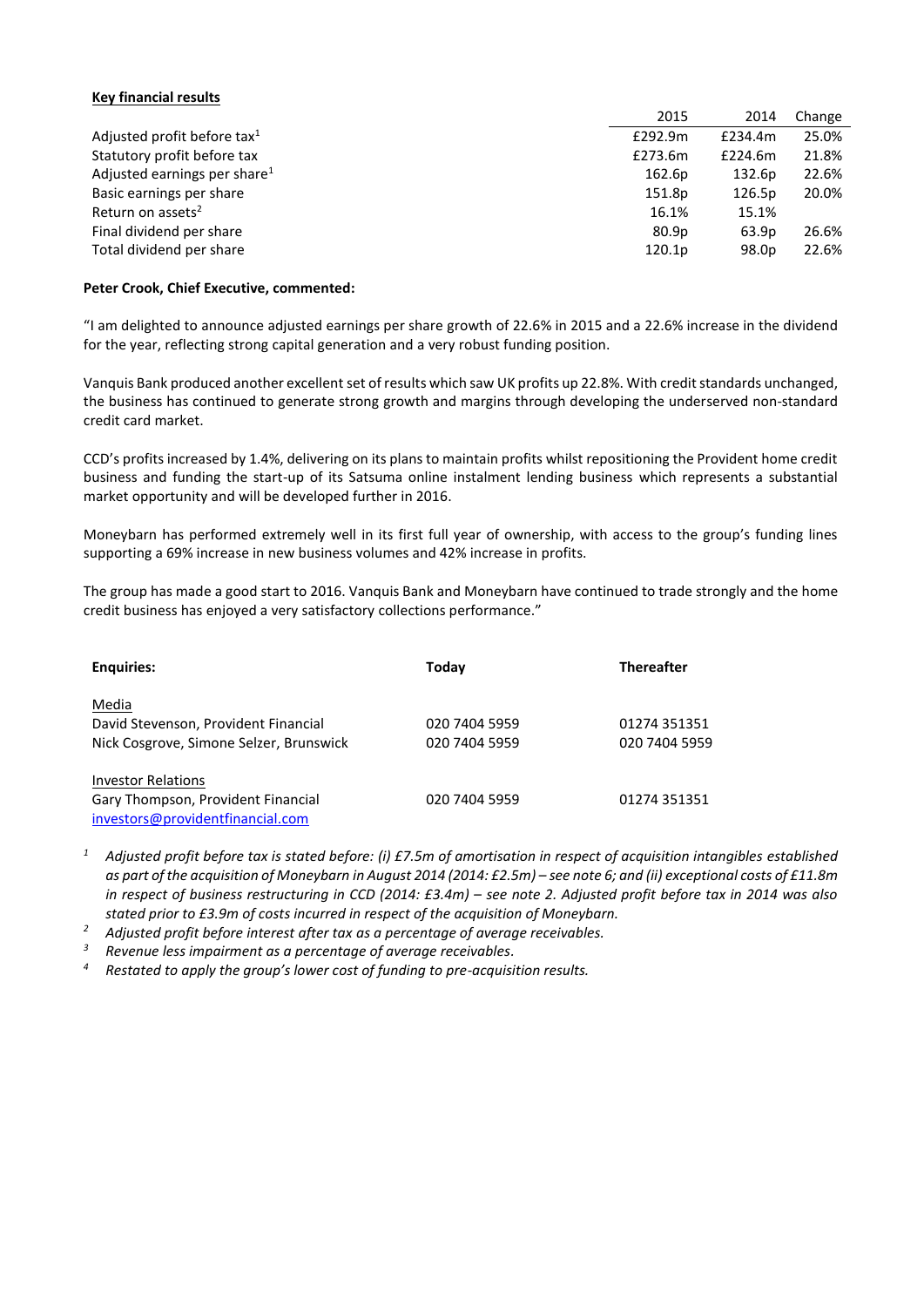#### **Group summary**

The group has reported a very strong set of results with profit before tax, amortisation of acquisition intangibles and exceptional costs up 25.0% to £292.9m (2014: £234.4m) reflecting strong growth and margins in Vanquis Bank and a fullyear contribution from Moneybarn which was acquired in August 2014. As planned, CCD has delivered a modest increase in profits. The benefits from an improved impairment performance and cost reductions within the Provident home credit business have offset the contraction in its customer numbers and receivables and also funded the investment in Satsuma. Adjusted earnings per share of 162.6p (2014: 132.6p) grew by 22.6%, a lower rate than adjusted pre-tax profits due to the placing of shares to acquire Moneybarn in August 2014 partly offset by the benefit from the reduction in the statutory rate of UK corporation tax from 21% to 20% on 1 April 2015.

Vanquis Bank delivered another strong performance in 2015 with UK profit before tax up 22.8% to £185.5m (2014: £151.0m). The customer acquisition programme delivered record new customer bookings of 433,000 (2014: 430,000) and a year-end customer count of 1,421,000 (2014: 1,293,000), a year-on-year increase of 9.9%. The credit line increase programme to established customers is the most important driver of growth and, when combined with the increase in customer numbers, produced average receivables growth of 19.6%. Credit standards were unchanged in 2015 and delinquency levels have remained favourable throughout the year, reflecting the sound quality of the receivables book and an improving UK employment market. This has enabled Vanquis Bank to deliver a risk-adjusted margin of 32.8% (2014: 33.2%), well ahead of its minimum target of 30%.

Following the decision to withdraw from the Polish pilot operation in February 2015, the Polish receivables book was sold to a third party. The residual trading loss of £1.8m reflects the losses incurred in the first quarter of the year (2014: loss of £10.6m).

CCD's profit before tax and exceptional costs in 2015 was up 1.4% to £105.4m (2014: £103.9m).

The repositioning of the Provident home credit business has been successfully completed in 2015. Demand from home credit customers has gradually improved during the year and customer confidence has lifted from historic lows. Household incomes and the cost of living for home credit customers have both shown an improvement. The tighter credit standards introduced as part of the repositioning of the business in September 2013 have continued to curtail the recruitment of more marginal customers, increased the focus of the agent and field organisation on core customers and driven up the quality of the receivables book. As a result, CCD customer numbers showed a year-on-year reduction of approximately 11.5% over half of which reflected the sale of lower value delinquent balances to third party debt purchase companies. Year-on-year receivables were 7.3% lower reflecting the reduction in customer numbers, tighter credit standards and a shorter average duration of the book. The marked improvement in the quality of the receivables book and the successful implementation of standardised arrears and collections processes assisted by the roll-out of technology have combined to produce a significant strengthening in the risk-adjusted margin. This stood at 82.2% at December 2015, up from 69.1% at December 2014.

Alongside the strong performance of Provident, CCD has continued to invest in developing its market presence and further enhancing its capability in its online direct repayment loan product, Satsuma. At this stage, Satsuma's product proposition is restricted to a weekly instalment loan of up to 12 months in duration for which demand is strong. A measured approach to growth is being adopted with a strong focus on developing the IT infrastructure, management team and governance and control processes to support medium-term growth and reinforce positive customer outcomes. Satsuma has continued to develop its underwriting in a manner typical of a nascent business of this nature and implemented a significant tightening of credit standards in October which impacted new business volumes and growth through the fourth quarter. The expected step-change in credit quality of new business has materialised and the business is also generating a good flow of further lending to established customers which is an important driver of future profits. Satsuma is on track to produce a small contribution to CCD's profits in 2016.

The pilot of CCD's guarantor loans product, glo, has successfully demonstrated that there is strong demand for longer, larger loans in an underserved area of the non-standard market. Very importantly, the pilot has defined a proposition that incorporates a sustainable customer journey and is matched to an attractive market opportunity capable of delivering the group's target returns. Accordingly, glo will now proceed from pilot to a full roll-out during 2016.

Moneybarn has performed very well during 2015 delivering adjusted profits of £21.3m, up 42.0% on pro forma 2014 profits. Access to the group's funding and extension of the product offering to lend up to retail value has enabled the business to generate new business volumes 69% higher than last year whilst maintaining the risk-adjusted margin at a stable level.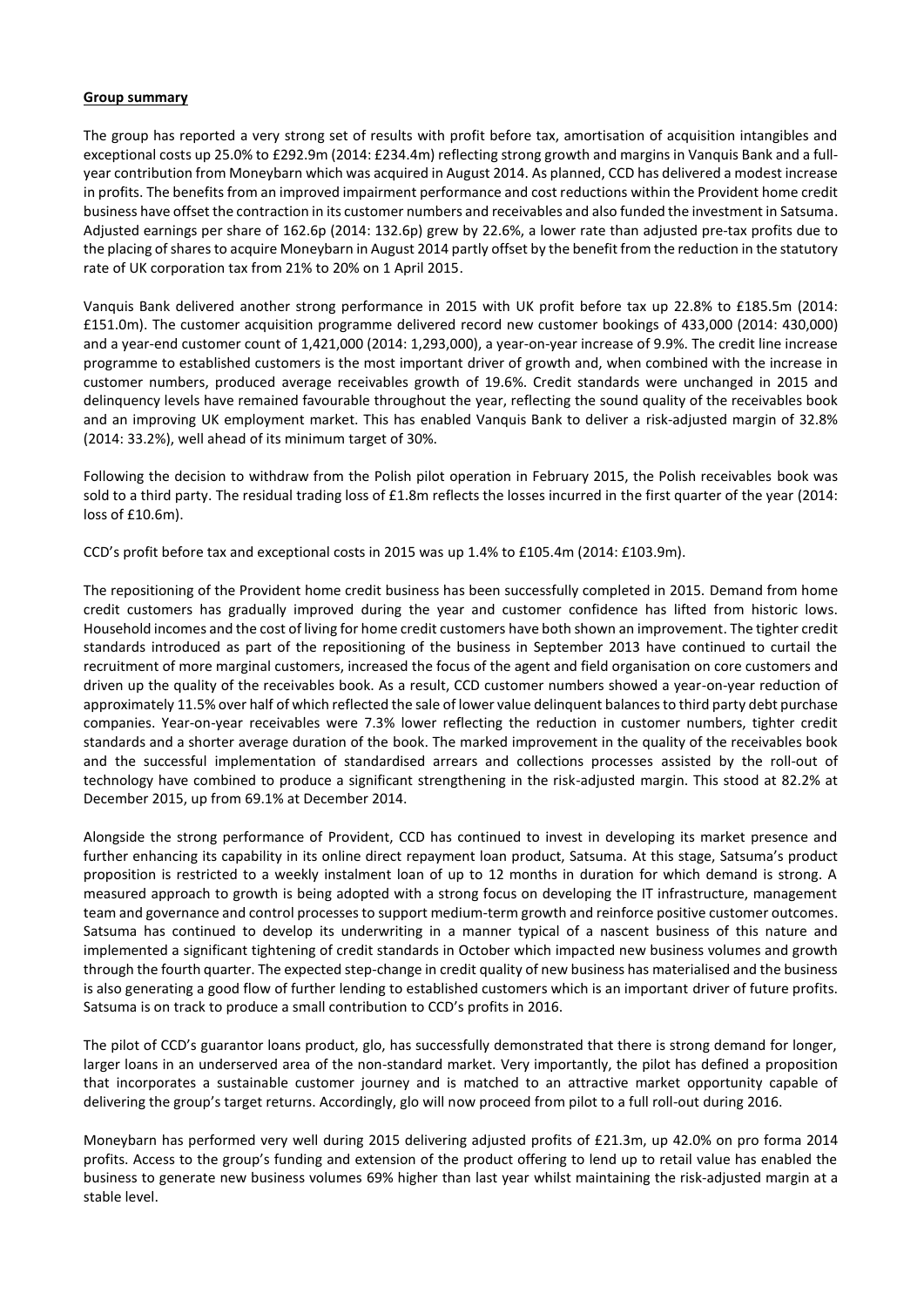Exceptional costs of £11.8m (2014: £7.3m) have been recognised in 2015 comprising costs associated with the reduction in headcount of 500 in CCD following a business restructuring. The group's statutory profit before tax is also stated after a £7.5m charge (2014: £2.5m) in respect of the amortisation of an intangible asset attributed to Moneybarn's broker relationships which was recognised on acquisition in August 2014.

The group's funding and liquidity positions remain strong with gearing of 2.2 times (2014: 2.4 times). As at 31 December 2015, headroom on the group's committed facilities amounted to £222m and, including the additional capacity available for Vanquis Bank to take retail deposits, total funding capacity amounted to £505m. The group's committed debt facilities, together with the retail deposits programme at Vanquis Bank, are sufficient to fund contractual maturities and projected growth in the business until May 2018.

The proposed final dividend has been increased by 26.6% to 80.9p (2014: 63.9p) which, together with the 15.0% increase in the interim dividend, represents a 22.6% increase in the total dividend per share to 120.1p (2014: 98.0p). Dividend cover for 2015, prior to the amortisation of acquisition intangibles and exceptional costs, is 1.35 times (2014: 1.35 times) and is consistent with the group's stated target of maintaining annual dividend cover of at least 1.25 times. The increase in the full-year dividend is supported by the group's growth in earnings and strong capital generation.

The group generated capital of £189.9m (2014: £175.5m) which more than covers dividends in respect of 2015 of £173.6m (2014: £141.3m).

#### **Market conditions**

#### **Vanquis Bank**

Vanquis Bank promotes financial inclusion by bringing the benefits of credit cards to consumers who are typically excluded by mainstream lenders, helping people to establish or rebuild their credit profiles and enjoy the increasing utility of card-based credit, including online shopping. Vanquis Bank's 'low and grow' approach to extending credit and high levels of customer contact underpin a sustainable, responsible lending model which produces consistently high levels of customer satisfaction approaching 90%.

The business continues to generate strong demand from developing the underserved, non-standard UK credit card market. Competitors continue to be active in both the direct mail and internet distribution channels. However, Vanquis Bank's continued investment in its customer acquisition programme generated full-year new account bookings ahead of last year against unchanged credit standards.

Vanquis Bank has demonstrated that it is considerably less sensitive to changes in the employment market than mainstream card issuers. Although the UK employment market continues to improve, Vanquis Bank has maintained tight credit standards and has continued to only book those new customers that are expected to deliver its minimum threshold returns. As a result, delinquency levels have continued to be favourable and have run at record lows for the business during 2015.

#### **CCD**

The Provident home credit business continues to fill an important need for consumers in the non-standard market, providing access to credit for those who might otherwise be financially excluded. Consumers on low incomes and tight budgets require affordable credit in order to manage the peaks and troughs in their household budgets or one-off items of expenditure that may arise. They value the simple, flexible and transparent nature of the home credit product with its fixed repayments and no additional fees or charges whatsoever, even if payments are missed. Customers also value the face-to-face relationship with their agent who typically lives in the same community and genuinely understands their needs. This is evidenced by consistently high levels of customer satisfaction in excess of 90%. The high frequency of contact between agents and customers, together with agents' commission being based on collections, rather than amounts lent, further reinforces Provident's responsible lending approach.

Home credit customers tend to be hourly paid with a bias towards more casual, temporary and part-time employment. Demand from home credit customers has improved during 2015 and customer confidence has lifted from historic lows. Household incomes and the cost of living have both shown a modest improvement.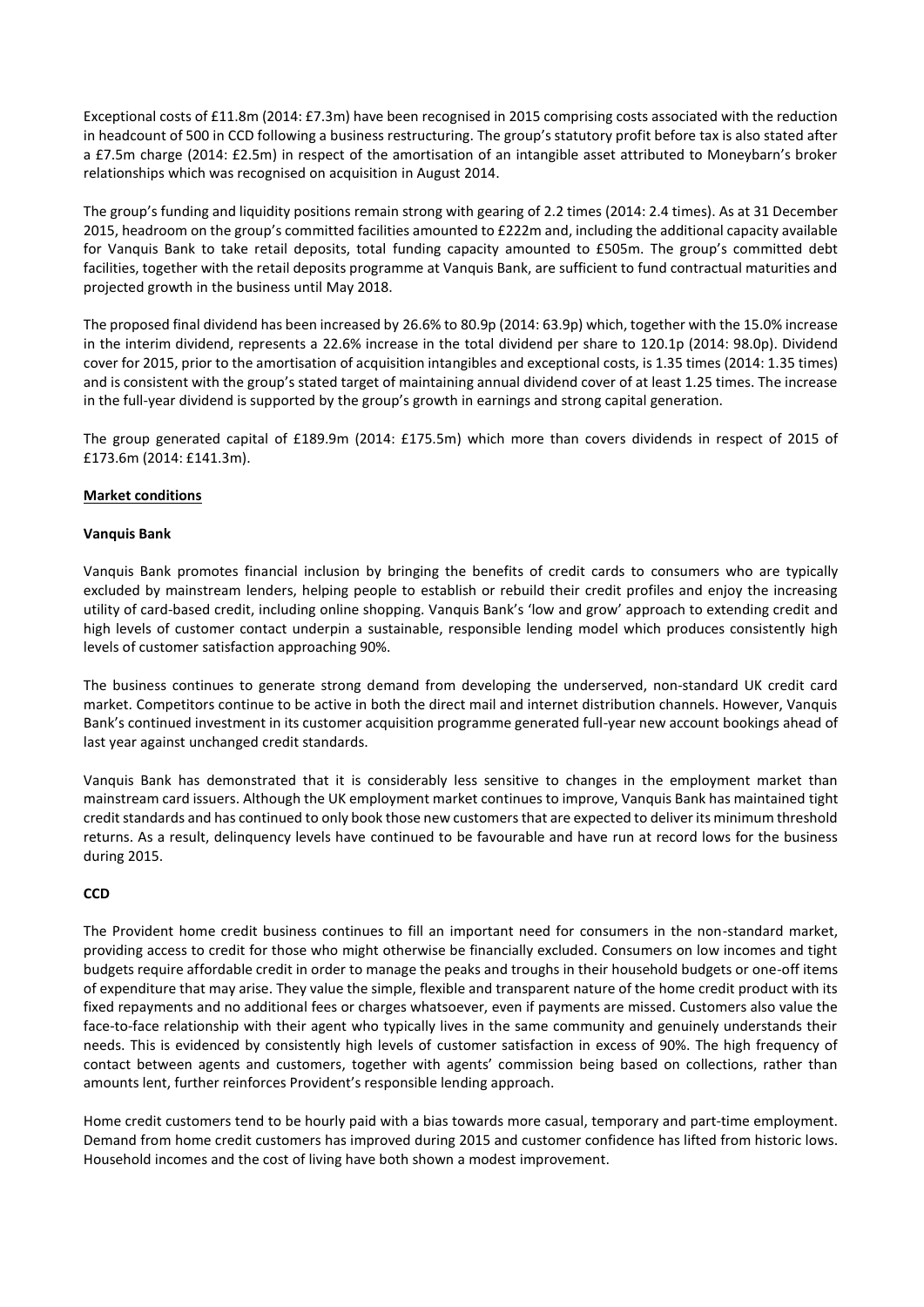There continues to be a stable core of between 2 and 3 million non-standard UK consumers for whom home credit is the right solution because the agent relationship is critical to the assessment of affordability and forbearance measures that cannot be replicated through a remote lending relationship.

Although the competitive landscape in the home credit market remains largely unchanged, there is evidence of some industry consolidation materialising as a result of more exacting regulation under the Financial Conduct Authority (FCA). Non-standard consumers have a greater choice than in the past because of the growth in alternative formats such as short-term payday or instalment credit products accessible online and high street credit providers including rent to own. The strategic repositioning of CCD implemented from the second half of 2013 was a response to these changing market dynamics. It has involved updating the home credit business and focusing on returns as opposed to growth whilst investing in broadening the customer and product proposition through Satsuma in the online instalment lending segment of the non-standard market.

Satsuma addresses those applicants of adequate credit quality and whose preference is to access small-sum credit online and make repayments direct from their bank account without the need for an agent visit. It is relevant to the significant audience of non-standard consumers between Vanquis Bank and the Provident home credit business. In order to maintain the group's responsible approach to lending, the Satsuma product retains many of the features of the home credit product. There are no extra charges with fixed payments based on a predetermined schedule. Customers can have regular contact with a contact centre operative and there are a number of forbearance measures in place for those customers who get into financial difficulty. In addition, Satsuma is utilising the highly effective distribution, underwriting and collections capabilities of both CCD and Vanquis Bank.

Customer demand in the online unsecured loans market, in which payday lending was previously the most significant participant, is strong. Against the backdrop of clearer, tighter regulation around payday lending implemented from 1 July 2014, including the introduction of a rate cap from 2 January 2015, there is an ongoing and significant shift in supply from payday loans to more affordable and responsible instalment lending products. Tighter regulation has meant that a number of smaller payday loan companies have already exited the market and larger operators are revising their business models and significantly curtailing their payday lending activities.

## **Moneybarn**

Moneybarn promotes financial inclusion by providing vehicle finance to those consumers who may be unable to obtain mainstream credit, enabling them to get to work and earn a living. The business shares many of the characteristics of the group's other businesses with a strong focus on delivering favourable customer outcomes. Responsible lending is reinforced through robust affordability checks, and straightforward products which do not involve the sale of ancillary products such as PPI or GAP insurance, or hidden fees or charges. Moneybarn has well-developed forbearance measures for those customers who get into financial difficulty.

The profile of Moneybarn's customers is very similar to Vanquis Bank customers. They typically have a thin or impaired credit history and find it difficult to access credit from prime lenders. They have an average age of approximately 40, are employed or self-employed and have an income level around the national average of £25,000.

Moneybarn is one of the largest providers of non-standard vehicle finance in the UK, with an approximate market share of between 20% and 25% of the secured segment. Direct competition comes from around ten other providers. The nonstandard vehicle finance market shrank considerably as a result of the credit crunch, as mainstream and specialist participants reduced their lending, collapsed or exited the market. It has recovered in recent years but remains around half of the size it was in 2007. Growth in future demand is supported by a number of factors including customer needs, an overall under supply of non-standard car finance and the value for money provided by specialist car finance relative to many other non-standard funding options.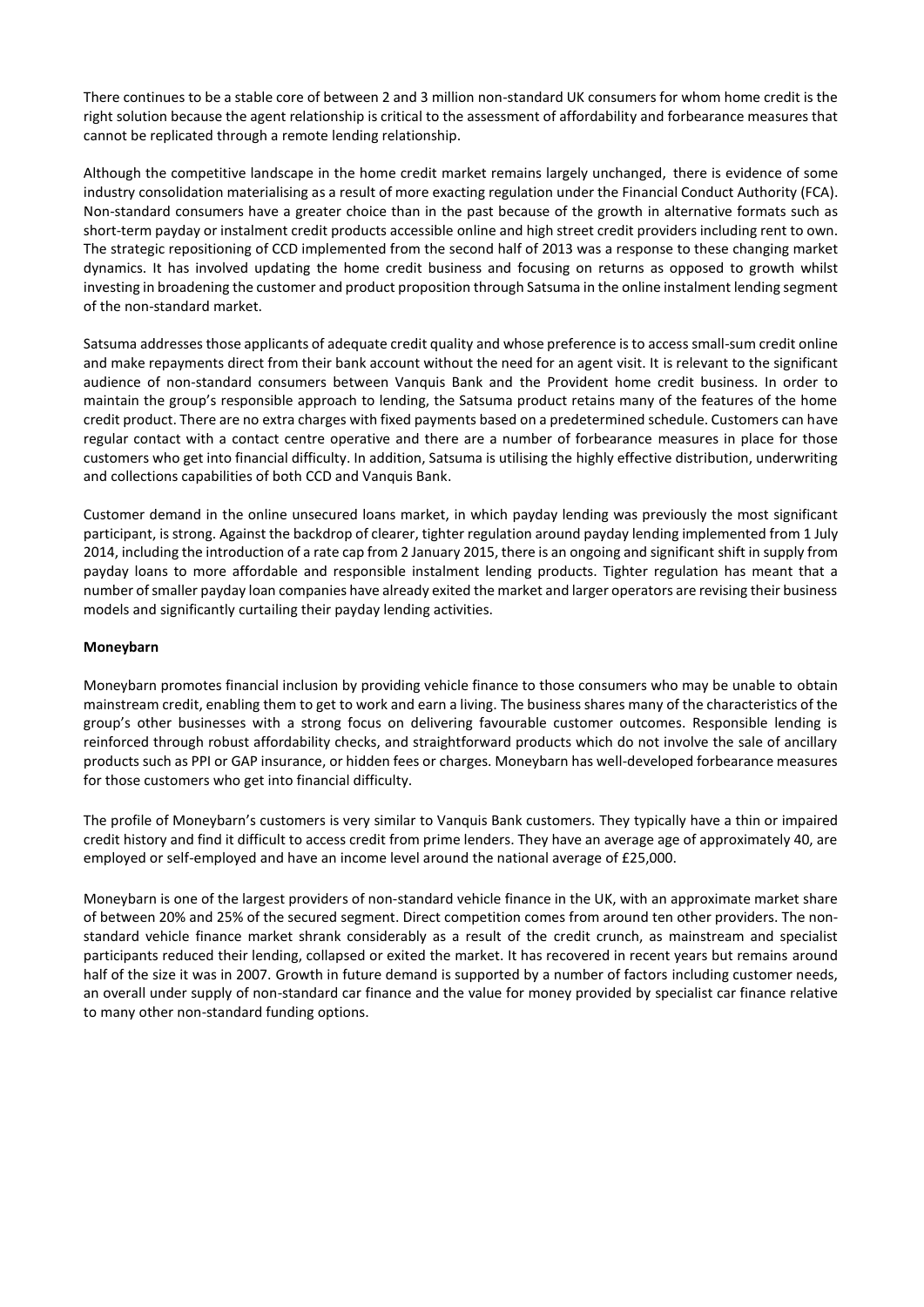#### **Vanquis Bank**

Vanquis Bank generated a profit before tax of £183.7m in 2015 (2014: £140.4m) analysed as follows:

|                           | Year ended 31 December |        |        |
|---------------------------|------------------------|--------|--------|
|                           | 2015                   | 2014   | Change |
|                           | £m                     | £m     | %      |
| Profit/(loss) before tax: |                        |        |        |
| - UK                      | 185.5                  | 151.0  | 22.8   |
| - Poland                  | (1.8)                  | (10.6) | 83.0   |
| <b>Total Vanquis Bank</b> | 183.7                  | 140.4  | 30.8   |

**UK**

| UK                                |                        |         |        |
|-----------------------------------|------------------------|---------|--------|
|                                   | Year ended 31 December |         |        |
|                                   | 2015                   | 2014    | Change |
|                                   | Em                     | Em      | %      |
|                                   |                        |         |        |
| Customer numbers ('000)           | 1,421                  | 1,293   | 9.9    |
| Year-end receivables              | 1,252.0                | 1,093.9 | 14.5   |
| Average receivables               | 1,157.1                | 967.2   | 19.6   |
|                                   |                        |         |        |
| Revenue                           | 538.6                  | 465.6   | 15.7   |
| Impairment                        | (158.9)                | (144.9) | (9.7)  |
| Revenue less impairment           | 379.7                  | 320.7   | 18.4   |
|                                   | 32.8%                  | 33.2%   |        |
| Risk-adjusted margin <sup>1</sup> |                        |         |        |
| Costs                             | (151.1)                | (130.0) | (16.2) |
| Interest                          | (43.1)                 | (39.7)  | (8.6)  |
| Profit before tax                 |                        |         |        |
|                                   | 185.5                  | 151.0   | 22.8   |
| Return on assets <sup>2</sup>     | 15.8%                  | 15.5%   |        |
|                                   |                        |         |        |

*<sup>1</sup> Revenue less impairment as a percentage of average receivables.*

*<sup>2</sup> Profit before interest after tax as a percentage of average receivables.*

Vanquis Bank has delivered another excellent performance in 2015, reporting UK profits 22.8% higher than 2014. Sound credit quality and favourable delinquency assisted by an improving UK employment market have enabled the UK business to deliver an improvement in return on assets from 15.5% in 2014 to 15.8% in 2015.

Demand for non-standard credit cards continues to be strong and, whilst the marketing activity of competitors in both the direct mail and internet channels has continued, further investment in the customer acquisition programme has allowed the business to deliver record new account bookings of 433,000 (2014: 430,000). This reflects a stable acceptance rate of around 25% against unchanged underwriting standards with the business only booking new business that is expected to meet its minimum threshold returns. Customer numbers ended 2015 at 1,421,000, up 9.9% on last year, which is stated after the cancellation of 46,000 dormant accounts during June and July to eliminate the contingent risk associated with undrawn credit lines.

The credit line increase programme to customers who have established a sound payment history is the most important driver of credit issued and, when combined with growth in customer numbers, generated a 19.6% increase in average receivables. Returns from the 'low and grow' approach to extending credit remain consistently strong and are underpinned by average credit line utilisation of around 70% which delivers a strong stream of revenue whilst maintaining a relatively low level of contingent risk from undrawn credit lines.

The risk-adjusted margin for 2015 was 32.8%, a modest reduction from 33.2% in 2014. The reduction in the risk-adjusted margin comprises a 0.6% decline in the revenue yield derived from the Repayment Option Plan (ROP) product following the changes to the sales process and product features in 2013 and interchange income, partly offset by a 0.2% benefit from improved delinquency.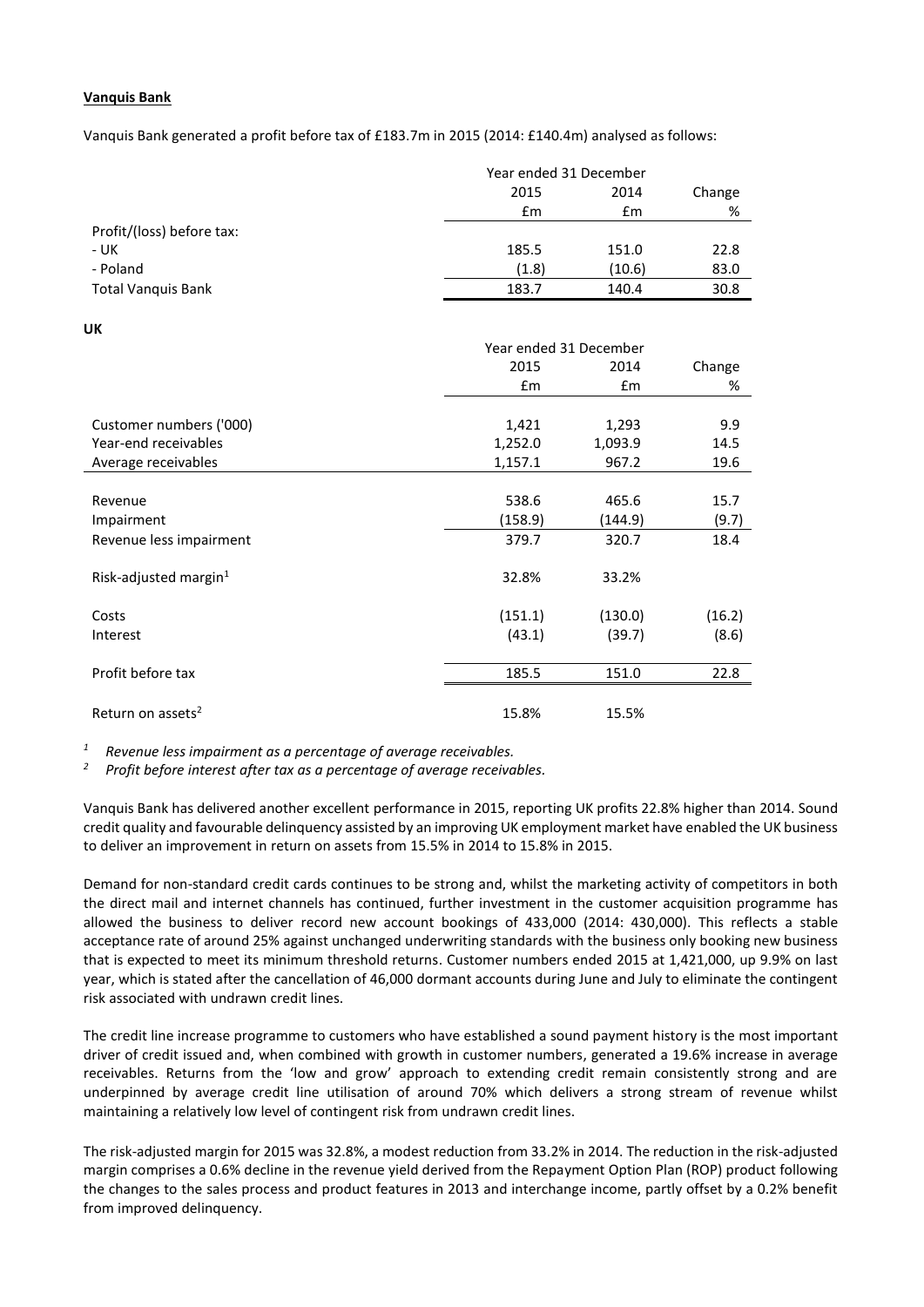Interchange income is being adversely impacted by the agreement between Visa and the European Commission to implement a phased reduction in the interchange fees charged by credit card companies to retailers. This programme was fully implemented from December 2015 when domestic transactions were subject to lower fees. The impact on Vanquis Bank was a reduction in income of approximately £3m in 2015 which is estimated to increase to around £11m in 2016, based on current volumes, as the reduced fees on domestic transactions fully take effect. Interchange revenue is a less significant source of income for Vanquis Bank than for mainstream credit card providers.

Although the UK employment market has continued to improve, Vanquis Bank has, and will continue to, apply consistently tight credit standards. This explains the further reduction in the rate of delinquency to a new all-time low for the business and the corresponding 1.2% year-on-year reduction in the rate of impairment. Over the same period, the improving quality of the book has seen the revenue yield from interest and late and over limit fees reduce by around 1.0%. Taken together, these explain the net benefit of 0.2% to the risk-adjusted margin from improved delinquency over the last year.

Based on current delinquency trends, the changes made to the ROP product and the recent changes to interchange fees, the risk-adjusted margin is expected to moderate to around 32% during 2016 and remain above the target of 30% thereafter.

Costs increased by 16.2%, below the 19.6% growth in average receivables as the business continues to benefit from operational gearing. The cost base in 2015 includes a further uplift of £4m in the spend on direct mail and marketing activities that has supported the increase in new account bookings in 2015 and additional expenditure of approximately £3m on the risk, legal and compliance functions.

Interest costs increased by 8.6% during 2015, significantly lower than the growth in average receivables. This reflects the reduction in Vanquis Bank's blended funding rate, after taking account of the cost of holding a liquid assets buffer, from 5.6% in 2014 to 5.3% in 2015 due to the progressive benefit from taking retail deposits.

Vanquis Bank remains firmly on track to achieve the medium-term potential of up to 1.8 million customers with an expected average balance of approximately £1,000, as communicated at the start of 2015.

#### **Poland**

Following the decision to withdraw from the Polish pilot operation in February 2015, the receivables book was sold to a third party. The economic interest passed from Vanquis Bank to the purchaser on 1 April 2015 with legal completion and the payment of final consideration occurring in August 2015.

The residual loss of £1.8m in 2015 reflects the trading losses in the first quarter of the year (2014: loss of £10.6m).

#### **Management**

As previously announced, Michael Lenora, Managing Director of Vanquis Bank, will retire on 30 June 2016.

Chris Sweeney joined the group on 1 January 2016 as the new Managing Director of Vanquis Bank having received the appropriate regulatory approvals. He was previously the Group Executive, Cards and Payment Solutions at Standard Bank operating in 18 countries and served as Chairman of Standard Bank's offshore businesses. Chris brings a wealth of experience in credit cards and retail banking and is an excellent appointment to lead Vanquis Bank through its next stage of development.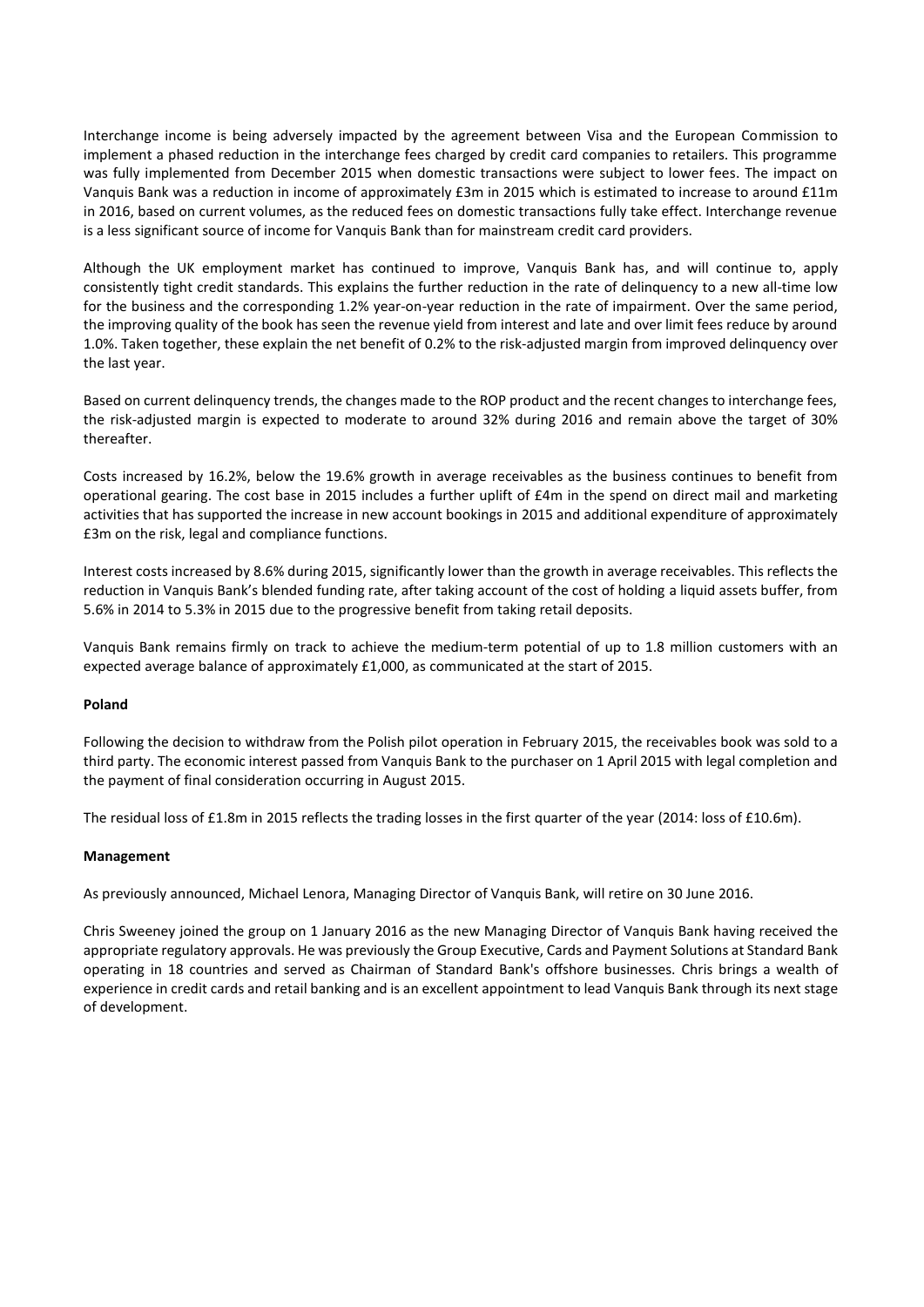#### **Business performance**

CCD generated a profit before tax and exceptional costs of £105.4m in 2015 (2014: £103.9m) as set out below:

|                                         | Year ended 31 December |         |        |
|-----------------------------------------|------------------------|---------|--------|
|                                         | 2015                   | 2014    | Change |
|                                         | Em                     | £m      | %      |
|                                         |                        |         |        |
| Customer numbers ('000)                 | 948                    | 1,071   | (11.5) |
| Year-end receivables                    | 545.1                  | 588.1   | (7.3)  |
| Average receivables                     | 499.5                  | 598.5   | (16.5) |
|                                         |                        |         |        |
| Revenue                                 | 517.4                  | 591.1   | (12.5) |
| Impairment                              | (106.6)                | (177.5) | 39.9   |
| Revenue less impairment                 | 410.8                  | 413.6   | (0.7)  |
| Revenue yield <sup>1</sup>              | 103.6%                 | 98.8%   |        |
| Impairment % revenue <sup>2</sup>       | 20.6%                  | 30.0%   |        |
| Risk-adjusted margin <sup>3</sup>       | 82.2%                  | 69.1%   |        |
| Costs                                   | (278.3)                | (275.8) | (0.9)  |
| Interest                                | (27.1)                 | (33.9)  | 20.1   |
| Adjusted profit before tax <sup>4</sup> | 105.4                  | 103.9   | 1.4    |
| Return on assets <sup>5</sup>           | 21.2%                  | 18.1%   |        |

*<sup>1</sup> Revenue as a percentage of average receivables.*

*2 Impairment as a percentage of revenue.*

*<sup>3</sup> Revenue less impairment as a percentage of average receivables.*

- *<sup>4</sup> Adjusted profit before tax is stated before an exceptional cost of £11.8m (2014: £3.4m) in respect of business restructuring.*
- *<sup>5</sup> Adjusted profit before interest after tax as a percentage of average receivables.*

CCD is making good progress in executing on its strategic plan to develop a broader based lending business. The repositioning of the Provident home credit business as a smaller, better-quality, more cost-efficient business is complete and delivering strong returns. This success has supported CCD's continued investment in developing the Satsuma online loans proposition and the glo guarantor loans pilot whilst delivering a 1.4% increase in profits. The strategic development of CCD over the last two years has resulted in a significant increase in its return on assets from 15.1% in 2013 to 21.2% in 2015.

It is very encouraging to report that credit issued in the home credit business through the fourth quarter of the year was ahead of the fourth quarter of 2014, notwithstanding the planned contraction in the customer base. This has been achieved through a marked improvement in the quality of the book and improved demand supported by the favourable development of household incomes and the cost of living for home credit customers during 2015.

Overall customer numbers in CCD have shown a year on year reduction of 11.5% to 948,000 (2014: 1,071,000). Over half of the reduction relates to the sale of delinquent low value customer balances to third party debt purchasers. The remaining reduction reflects the tighter credit standards introduced as part of the repositioning of the business in September 2013 which have continued to curtail the recruitment of more marginal customers, improve overall credit quality and shorten the duration of the book.

With the repositioning of the home credit business complete, the rate of shrinkage in the CCD receivables book is moderating and showed a year on year decrease of 7.3% at December compared with 18.0% at June. The revenue yield remained robust at 103.6%, up from 98.8% in 2014, due to a modest shift in mix towards shorter-term, higher-yielding lending.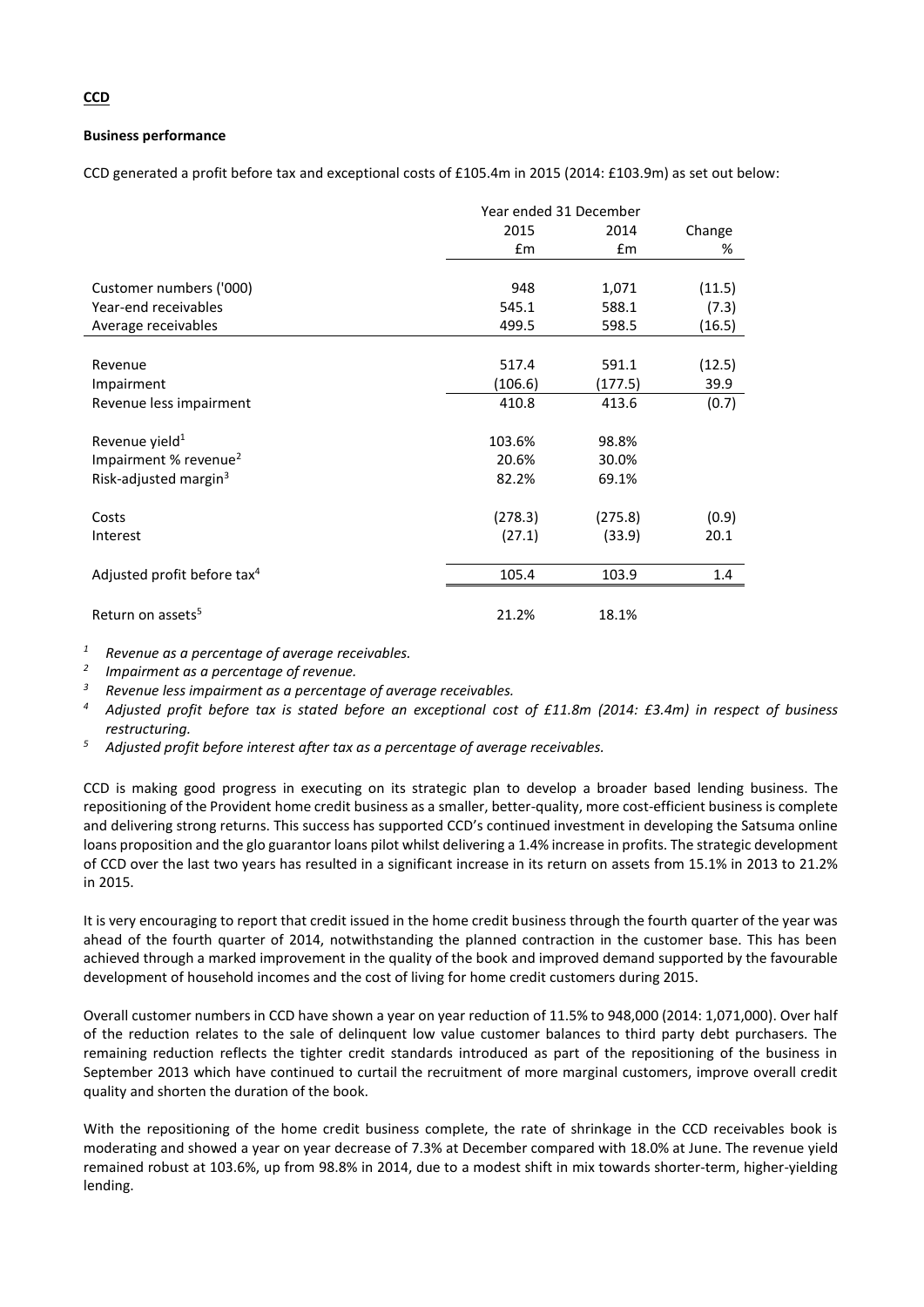The implementation of standardised arrears and collections processes together with a continued marked improvement in credit quality have combined to produce a further significant improvement in arrears, with the ratio of impairment to revenue reducing from 30.0% at December 2014 to 20.6% at December 2015.

The increase in revenue yield and reduction in impairment has produced a significant strengthening in the risk-adjusted margin to 82.2% at December 2015, up from 69.1% at December 2014.

The programme to deploy technology throughout the field operation to support an improvement in productivity and implement market-leading compliance was completed well ahead of schedule in 2015. In particular, all UK agents are now using both the collections and lending apps which resulted in a mid-year headcount reduction of 500 comprising field managers and the remaining field administration workforce. The headcount reductions secured annualised savings of approximately £14m with no impact on customer service levels. An exceptional restructuring cost of £11.8m has been incurred in 2015 in respect of associated redundancy costs (2014: £3.4m).

Overall, CCD costs for the year were £2.5m higher than in 2014. This comprised a £10.3m year-on-year increase in costs in the first half of the year, including a step-up in the investment in Satsuma of approximately £5m and an increase of some £3m in regulatory and compliance overheads, and a £7.8m reduction in the second half which benefited from the mid-year cost reductions referred to above.

Interest costs were 20.1% lower than 2014 compared with a reduction of 16.5% in average receivables. This reflects a reduction in CCD's funding rate from 7.1% in 2014 to 6.8% in 2015 due to a lower margin on the group's syndicated bank facility following the extension in January 2015 and the lower interest rate on the March 2015 retail bond.

#### **Business development**

#### Satsuma

Management continue to adopt a measured approach to growth in Satsuma whilst maintaining a strong focus on developing the distribution channels, the underwriting approach, the IT infrastructure and the management, governance and control processes necessary to support the medium-term growth of the business as well as underpin high customer service levels and positive customer outcomes. The collections capability has continued to be developed during 2015 using Vanquis Bank's centre of excellence in Chatham.

During 2015, the business has tested multiple channels to market including TV advertising, social and digital media and the broker channel. Satsuma's brand recognition has increased considerably and it is now ranked third in the nonstandard market for online loans. The decision to invest in the skills and infrastructure required to develop the broker channel is delivering good results. Overall, 2015 loan volumes were approximately 150% higher than 2014.

Asistypical for a nascent business, Satsuma has continued to develop and refine its underwriting standards. As previously reported, the evolution of its underwriting resulted in a significant tightening of credit from October which reduced the conversion rate to around 10% from closer to 20% in the middle of the year. These changes necessarily impacted growth in the important fourth quarter trading period. Most importantly, the expected step-change in credit quality has materialised and the businessis also seeing a good flow of further lending to established customers which isfundamental to its future profitability. Customer numbers and receivables ended 2015 at 49,000 and £12.1m respectively, up from 21,000 and £5.0m at December 2014.

To date, Satsuma's product proposition has been focused on weekly, short-term, small-sum lending. However, the business continues to consider and test alternative product propositions alongside the development of its underwriting and collections processes. There remains strong demand for a monthly instalment product from customers who are paid, and manage their budget, on a monthly basis. This product will be introduced in 2016. In addition, there continues to be an undersupply of larger sum, longer duration loans of over £1,000 and a year in duration which represents a further significant opportunity.

In summary, the market dislocation caused by the impact of regulation on payday lenders, together with the more exacting standards required of consumer credit firms as they transition to the FCA, provides an attractive opportunity to develop Satsuma as a sustainable business with a leading market position capable of delivering the group's target returns. The business remains on track to produce a small contribution to CCD's profits in 2016.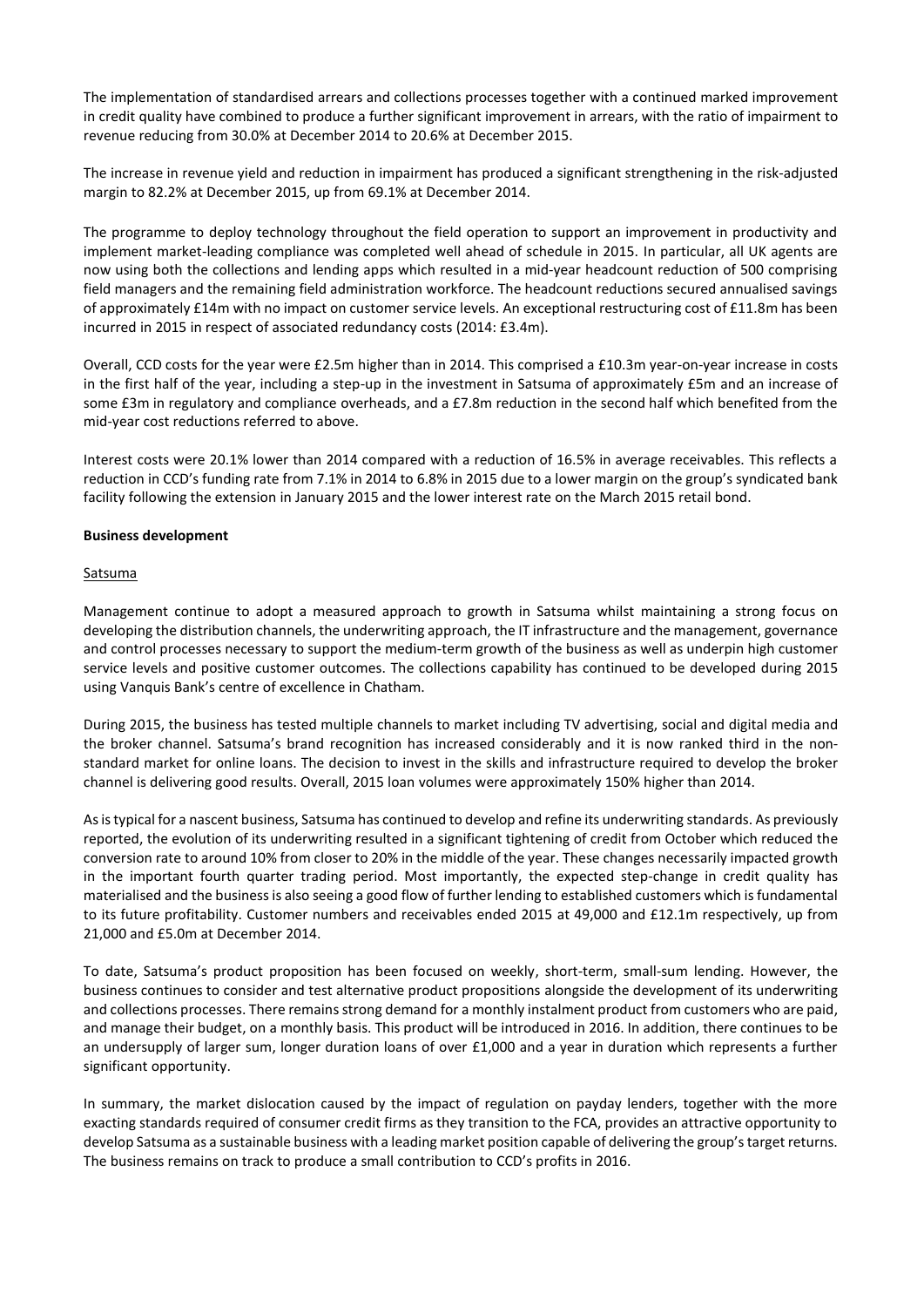glo is CCD's guarantor loan product which has been piloted to test whether a proposition capable of delivering the group's target returns can be developed. The guarantor loans proposition is distinct from Provident and Satsuma, comprising longer, larger loans of between £1,000 and £7,000 repayable over a period of between one and five years. The loan is typically guaranteed by a family member or friend with a sound credit record who supports the customer if their circumstances change.

The pilot has successfully demonstrated the strong demand for longer, larger loans from an underserved area of the nonstandard market. More crucially, CCD has been able to develop an effective and sustainable customer journey to ensure that customers receive the same high level of personal service that the group deploys in all of its offerings. This includes robust affordability checks on both the borrower and the guarantor and a very customer-centric approach to forbearance should the borrower get into financial difficulty.

glo will proceed to full roll-out during 2016. It is planned to move glo from CCD to Vanquis Bank and for Michael Hutko to lead the business, alongside his responsibilities as Vanquis Bank's Commercial Director, utilising dedicated credit, marketing and collections resources primarily drawn from Vanquis Bank that are well matched to taking glo forward. 2016 will be a year of modest investment before reaching a break even position in 2017.

## **Moneybarn**

Moneybarn generated a profit before tax, amortisation of acquisition intangibles and exceptional costs of £21.3m in 2015 (2014: £5.8m for the four months post acquisition; £15.0m for the full year on a pro forma basis restated to apply the group's lower cost of funding to pre-acquisition results):

|                                         |                   |                   |        | Post-acquisition |
|-----------------------------------------|-------------------|-------------------|--------|------------------|
|                                         | Four months ended |                   |        |                  |
|                                         |                   | Pro forma         |        | 31 December      |
|                                         | 2015              | 2014 <sup>1</sup> | Change | 2014             |
|                                         | £m                | £m                | %      | £m               |
| Customer numbers ('000)                 | 31                | 22                | 40.9   | 22               |
| Year-end receivables                    | 219.6             | 151.7             | 44.8   | 151.7            |
| Average receivables                     | 190.8             | 135.1             | 41.2   | 143.4            |
|                                         |                   |                   |        |                  |
| Revenue                                 | 55.3              | 38.0              | 45.5   | 13.8             |
| Impairment                              | (8.9)             | (4.7)             | (89.4) | (1.2)            |
| Revenue less impairment                 | 46.4              | 33.3              | 39.3   | 12.6             |
| Risk-adjusted margin <sup>2</sup>       | 24.3%             | 24.6%             |        |                  |
| Costs                                   | (15.6)            | (11.1)            | (40.5) | (4.2)            |
| Interest                                | (9.5)             | (7.2)             | (31.9) | (2.6)            |
| Adjusted profit before tax <sup>3</sup> | 21.3              | 15.0              | 42.0   | 5.8              |
| Return on assets <sup>4</sup>           | 12.9%             | 12.9%             |        |                  |

*<sup>1</sup> Restated to apply the group's lower cost of funding to pre-acquisition results.* 

*<sup>2</sup> Revenue less impairment as a percentage of average receivables.*

*<sup>3</sup> Adjusted profit before tax is stated before the amortisation of acquisition intangibles of £7.5m (2014: £2.5m). Adjusted profit before tax in 2014 is also stated before an exceptional cost of £3.9m in respect of acquisition related expenses.*

*<sup>4</sup> Adjusted profit before interest after tax as a percentage of average receivables.*

Moneybarn has performed very well during its first full year of ownership, delivering an increase in adjusted profits of 42.0% against pro forma 2014 profits. Strong growth in the receivables book together with stable delinquency have enabled the business to invest in headcount to support growth whilst delivering a stable return on assets of 12.9% (2014: 12.9%).

## glo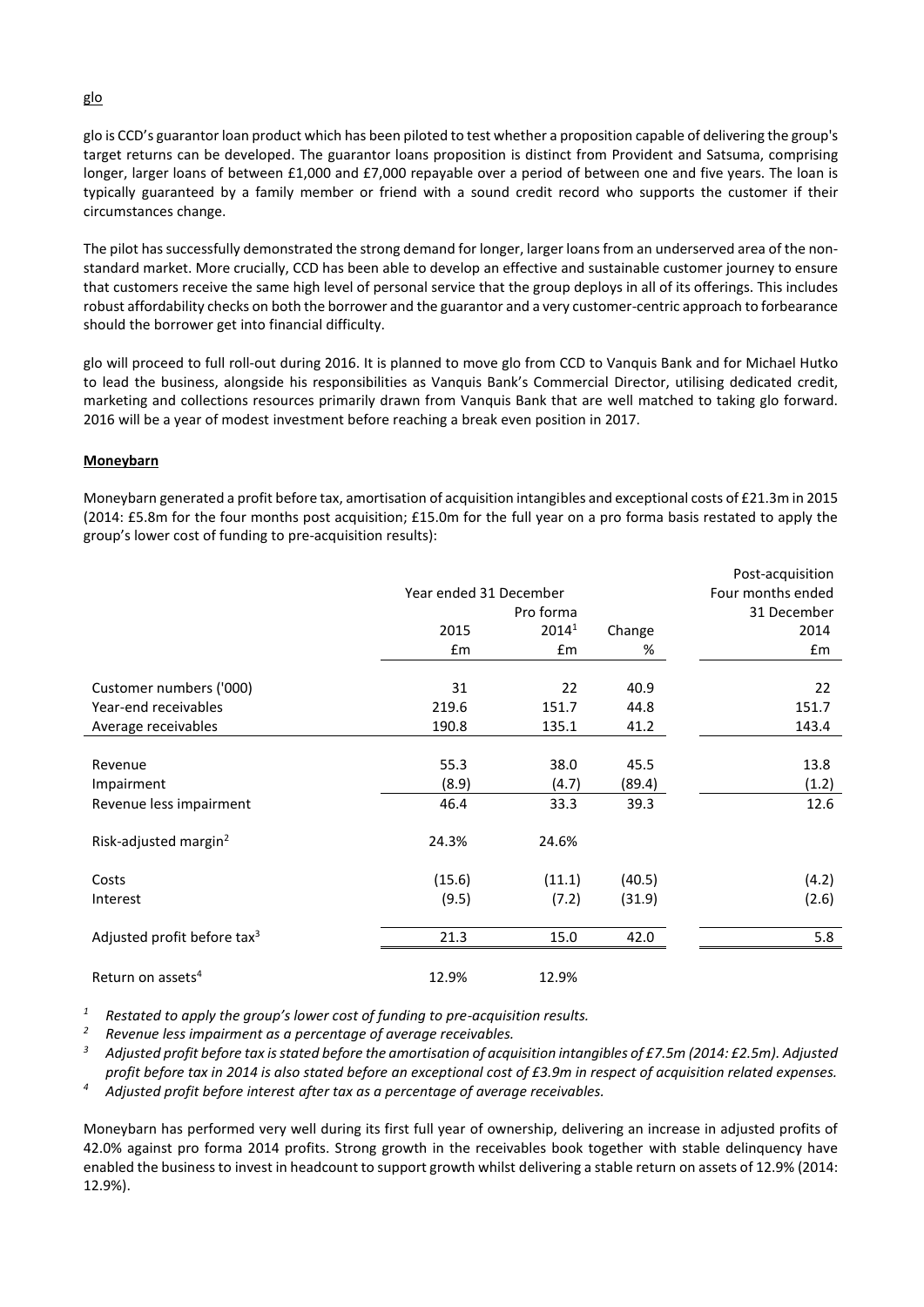New business volumes in 2015 have been strong as the business continues to benefit from the group's funding since acquisition in August 2014. The extension of the product offering to lend up to retail value and the reduction in the minimum lend from £5,000 to £4,000 has reinforced primacy amongst Moneybarn's broker network. Accordingly, new business volumes in 2015 were 69% higher than 2014. Fourth quarter growth was 28% higher than the comparative period in 2014 which was the first quarter under the group's ownership. Customer numbers ended December at 31,000 (2014: 22,000).

Moneybarn continues to explore other opportunities to develop and extend its product offering. In the first half of 2015 it commenced a marketing programme to raise the awareness of its car finance proposition to Vanquis Bank customers. This programme has demonstrated that an opportunity for incremental sales is present. The full benefit from the crosssell opportunity will take some time to develop as awareness continues to build and Vanquis Bank customers look to replace their existing vehicles. During the second half of the year, Moneybarn began to test the opportunity to provide financing for used light commercial vehicles through its existing broker network. The initial results are encouraging and this line of business will be developed through 2016.

The strong growth in new business volumes has resulted in receivables growth of 44.8% to £219.6m at December 2015. Average new loan sizes have remained broadly comparable to last year at around £9,000.

Default rates through 2015 have remained broadly stable and have enabled the business to generate a risk-adjusted margin of 24.3% at December 2015, little changed from 24.6% at December 2014.

The business has continued to invest in the resources necessary to support future growth, meet higher regulatory standards under the FCA and bring governance processes into line with the rest of the group. Accordingly, headcount has increased by 61 to 151 since the acquisition of the business in August 2014. This has resulted in 2015 cost growth of 40.5%, which is similar to average receivables growth of 41.2%.

Interest costs have shown growth of 31.9% during 2015 compared with average receivables growth of 41.2%. The lower rate of growth in interest costs reflects the retention of profits since acquisition as the capital base is increased towards the group's target gearing ratio of 3.5 times.

#### **Central costs**

Central costs increased to £17.5m in 2015 (2014: £15.7m), reflecting increased share-based payment charges and higher legal, professional and advisory fees.

#### **Share in Visa Europe**

On 2 November 2015, Visa Inc. announced the proposed acquisition of Visa Europe Limited to create a single global payments business under the VISA brand. Vanquis Bank is a member and shareholder of Visa Europe and in exchange for its one redeemable ordinary share (previously held at cost of €10) will receive up front consideration in the form of cash (approximately €14.7m) and preferred stock (approximately €10.1m) on completion of the transaction. The preferred stock is convertible into Class A common stock of Visa Inc, at a future date, subject to certain conditions. In addition, Vanquis Bank may receive deferred cash consideration in 2020 which is contingent on certain performance thresholds being met.

Following announcement of the proposed transaction, Vanquis Bank's interest in Visa Europe has been valued at fair value which reflects the expected upfront cash proceeds and a number of factors and uncertainties relating to the other consideration. The 2015 year-end balance sheet therefore reflects an available for sale investment of £17.5m (2014: £nil) with the corresponding credit taken to equity. Subject to regulatory approvals, the transaction is expected to complete in the second quarter of 2016. Following completion, the gain taken through equity in 2015 will be recycled through the income statement as an exceptional gain in 2016.

#### **Taxation**

The tax charge for 2015 represents an effective rate of 20.25% (2014: 21.50%) on profit before tax, amortisation of acquisition intangibles and exceptional costs. The reduction is consistent with the reduction in the UK corporation tax rate from 21% to 20% on 1 April 2015. The group is expected to benefit in future years from the further rate reductions to 19% on 1 April 2017 and to 18% on 1 April 2020 announced by the Government and enacted in the 2015 Finance Act.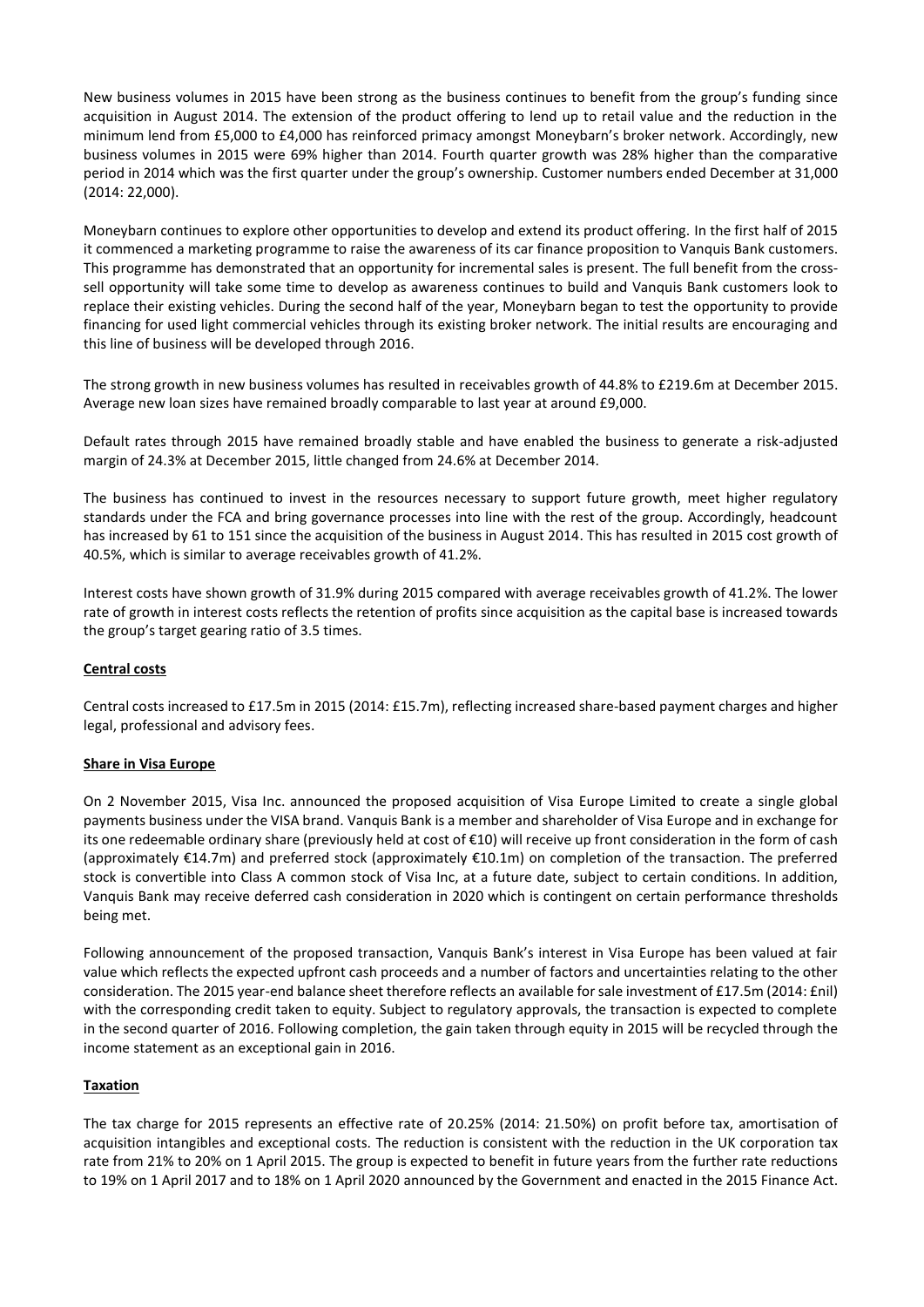The 2015 Finance Act also incorporated a bank corporation tax surcharge which imposes an additional corporation tax of 8% on banking companies. The surcharge came into force on 1 January 2016 and applies to the profits in excess of £25m attributable to Vanquis Bank only.

## **Dividends**

The proposed final dividend has been increased by 26.6% to 80.9p (2014: 63.9p) which, together with the 15.0% increase in the interim dividend, represents a 22.6% increase in the total dividend per share to 120.1p (2014: 98.0p). Dividend cover for 2015, prior to the amortisation of acquisition intangibles and exceptional costs, was 1.35 times (2014: 1.35 times) and is consistent with the group's stated target of maintaining annual dividend cover of at least 1.25 times. The increase in the full-year dividend is supported by the group's growth in earnings and strong capital generation.

## **Funding and capital**

The group's funding and liquidity positions are strong with the balance sheet reflecting gearing of 2.2 times (2014: 2.4 times) against a banking covenant limit of 5.0 times.

The group continued to strengthen its funding base during 2015. As previously reported, in January the group exercised its option to extend its £382.5m syndicated bank facility by 12 months to May 2018. The group also issued its fifth retail bond in April, raising £60m at a coupon of 5.125% and a duration of eight and a half years. As at 31 December 2015, Vanquis Bank had taken £731.0m of retail deposits (58% of Vanquis Bank's UK receivables), up from £580.3m at 31 December 2014 (53% of Vanquis Bank's UK receivables), with additional retail deposits capacity of £283.0m, representing the remaining outstanding balance on the intercompany loan with Provident Financial. Due to the high level of committed debt funding and the contraction in the CCD receivables book, the flow of new funds from the retail deposits programme has been appropriately managed during 2015 through pricing.

Headroom on the group's committed debt facilities at 31 December 2015 amounted to £222.3m which, together with the retail deposits programme at Vanquis Bank, is sufficient to fund contractual maturities and projected growth in the business until May 2018.

The group's funding rate during 2015 was 5.9%, down from 6.5% in 2014 due to the benefit of the Vanquis Bank retail deposits programme. The group's funding rate is expected to moderate by a small amount in 2016.

The group continues to be highly capital generative, reflecting its strategy of developing and growing businesses which generate a high return on capital to support the group's dividend policy. In 2015, capital generated amounted to £189.9m (2014: £175.5m) compared with dividends in respect of 2015 of £173.6m (2014: £141.3m).

The group's credit rating from Fitch Ratings was reviewed in June 2015 and remains unchanged at BBB. The outlook was upgraded from negative to stable.

The group maintains a strong capital position and, as at 31 December 2015, the common equity tier one ratio and leverage ratio of the group were 21.7% (2014: 20.0%) and 16.6% (2014: 15.5%) respectively.

#### **Regulation**

#### **Transfer of regulation to the FCA**

The FCA regulation of the consumer credit industry commenced on 1 April 2014. CCD and Moneybarn obtained interim permissions under the new regime and submitted their applications for full authorisation prior to the 31 May 2015 deadline.

Vanquis Bank continues to operate under an interim Consumer Credit permission awaiting formal approval of its application for a variation of permissions.

Whilst the outcome of the regulator's process of reviewing applications carries some inherent uncertainties, the group's businesses continue to have a constructive dialogue with the FCA, responding to questions and information requests relevant to obtaining the necessary authorisations and change of permission.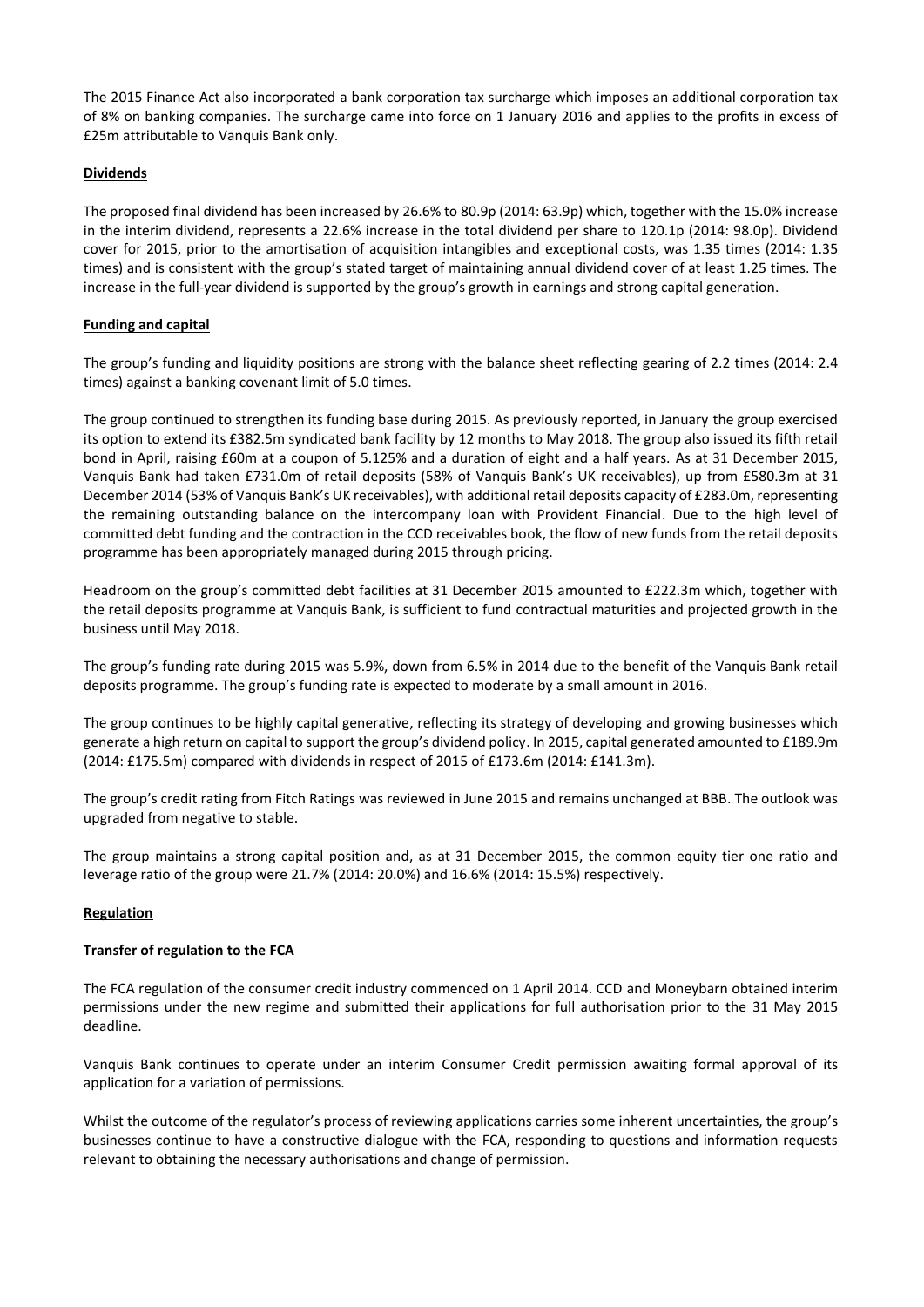#### **FCA credit card review**

On 3 November 2015, the FCA published interim findings from its market-wide study of the UK credit card industry. The study primarily focused on: (i) the extent to which consumers drive effective competition through shopping around and switching products; (ii) how firms recover their costs across different cardholder groups and the impact of this on the market; and (iii) the extent of unaffordable credit card debt.

Overall, the FCA found that competition is working fairly well for consumers in the credit card market and that they were not minded to impose a cap on the total cost of credit or increase minimum repayments. They are, however, considering a number of remedies to promote shopping around and switching and to address affordability. In respect of affordability, the FCA are considering increased disclosures to promote the faster repayment of debt, the requirement for customers to opt in to credit line increases and overlimit transactions and the faster intervention of forbearance measures prior to default. Based on the interim findings, there is not currently expected to be a material impact to Vanquis Bank from any of the proposed measures. The final report from the FCA is due in spring 2016.

#### **Outlook**

Vanquis Bank continues to deliver strong growth and financial returns and remains firmly on track to achieve the medium-term potential of up to 1.8 million customers with an expected average balance of approximately £1,000.

CCD has delivered in full on its plans to maintain profits whilst repositioning the Provident home credit business and funding the start-up of its Satsuma online business. The repositioning of Provident as a smaller, better-quality, more costefficient business focused on returns is complete. It is delivering strong returns and the business is now generating yearon-year growth in sales. Demand for online direct repayment products is strong and the medium-term growth opportunity is substantial. 2016 will see Satsuma expand its product proposition beyond its short-term weekly instalment product and it is expected to make a small contribution to CCD's profits. The pilot of the glo guarantor loans product has defined a sustainable proposition that is matched to an attractive market opportunity capable of delivering the group's target returns. The business plan to roll-out glo during 2016 is now in place.

Moneybarn has achieved a very significant uplift in new business volumes, supported by access to the group's funding lines. This has reinforced its primacy across the broker network which, when combined with product development opportunities, leaves the business well-positioned to deliver strong medium-term growth at the group's target returns.

The group's funding and liquidity positions are strong, allowing it to meet contractual debt maturities and fund its internal growth plans through to May 2018.

From 1 January 2016, the group's tax charge will reflect the bank corporation tax surcharge of 8% on Vanquis Bank profits in excess of £25m.

The group has made a good start to 2016. Vanquis Bank and Moneybarn have continued to trade strongly and the home credit business has enjoyed a very satisfactory collections performance.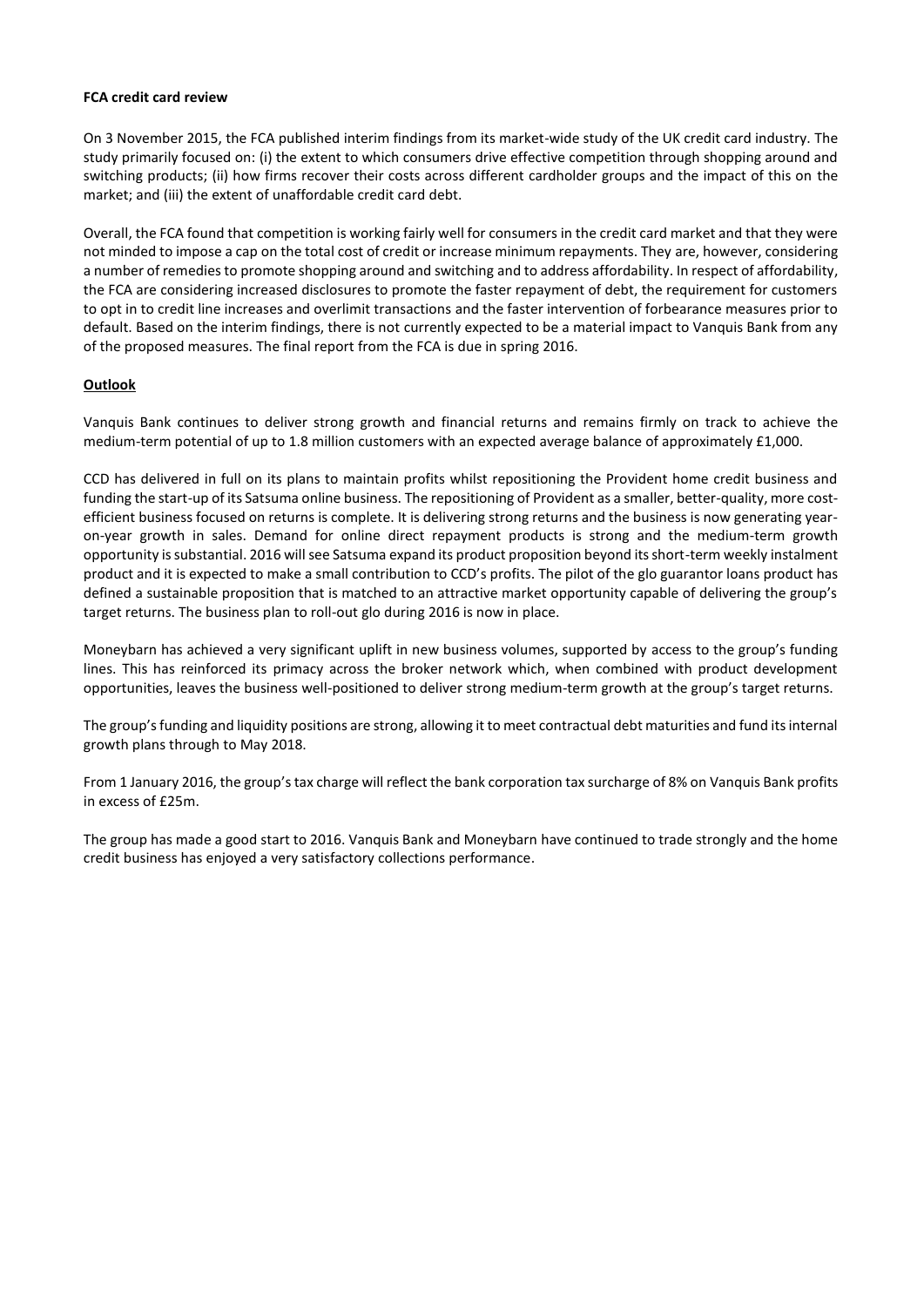## **Consolidated income statement for the year ended 31 December**

|                                                                                       | <b>Note</b> | 2015    | 2014    |
|---------------------------------------------------------------------------------------|-------------|---------|---------|
|                                                                                       |             | £m      | £m      |
| Revenue                                                                               | 2           | 1,113.1 | 1,075.7 |
| Finance costs                                                                         |             | (80.0)  | (77.5)  |
| Operating costs                                                                       |             | (436.9) | (491.6) |
| Administrative costs                                                                  |             | (322.6) | (282.0) |
| <b>Total costs</b>                                                                    |             | (839.5) | (851.1) |
| <b>Profit before taxation</b>                                                         | 2           | 273.6   | 224.6   |
| Profit before taxation, amortisation of acquisition intangibles and exceptional costs | 2           | 292.9   | 234.4   |
| Amortisation of acquisition intangibles                                               | 6           | (7.5)   | (2.5)   |
| <b>Exceptional costs</b>                                                              | 2           | (11.8)  | (7.3)   |
| Tax charge                                                                            | 3           | (55.4)  | (49.0)  |
| Profit for the year attributable to equity shareholders                               |             | 218.2   | 175.6   |

All of the above activities relate to continuing operations.

## **Consolidated statement of comprehensive income for the year ended 31 December**

|                                                             | <b>Note</b> | 2015          | 2014  |
|-------------------------------------------------------------|-------------|---------------|-------|
|                                                             |             | $\mathsf{fm}$ | £m    |
| Profit for the year attributable to equity shareholders     |             | 218.2         | 175.6 |
| Other comprehensive income:                                 |             |               |       |
| - fair value movements on available for sale investment     | 9           | 17.5          |       |
| - fair value movements on cash flow hedges                  |             | 3.6           | 2.2   |
| - actuarial movements on retirement benefit asset           | 8           | (5.7)         | 17.5  |
| - exchange differences on translation of foreign operations |             | 0.7           | 0.5   |
| - tax on items taken directly to other comprehensive income | 3           | (3.3)         | (4.2) |
| - impact of change in UK tax rate                           | 3           | (0.2)         | 0.3   |
| Other comprehensive income for the year                     |             | 12.6          | 16.3  |
| Total comprehensive income for the year                     |             | 230.8         | 191.9 |

## **Earnings per share**

|              | <b>Note</b> | 2015  | 2014  |
|--------------|-------------|-------|-------|
|              |             | pence | pence |
| <b>Basic</b> | 4           | 151.8 | 126.5 |
| Diluted      | 4           | 149.8 | 124.5 |

#### **Dividends per share**

|                             | <b>Note</b> | 2015  | 2014  |
|-----------------------------|-------------|-------|-------|
|                             |             | pence | pence |
| Proposed final dividend     |             | 80.9  | 63.9  |
| Total dividend for the year | כ           | 120.1 | 98.0  |
| Paid in the year*           | ↖           | 103.1 | 88.1  |

\* The total cost of dividends paid in the year was £148.9m (2014: £123.4m).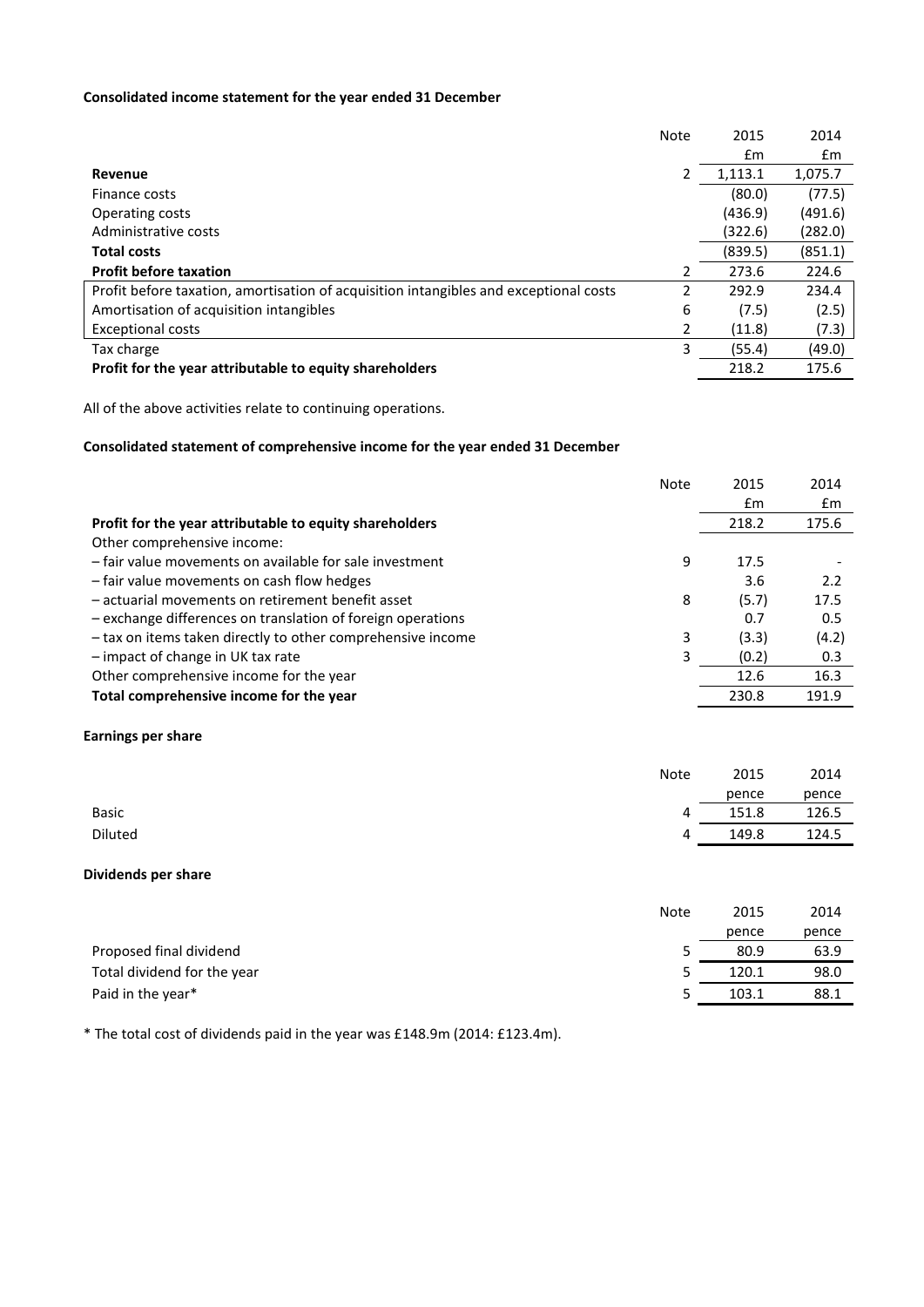## **Consolidated balance sheet as at 31 December**

| £m<br>£m<br><b>ASSETS</b><br><b>Non-current assets</b><br>Goodwill<br>71.2<br>71.2<br>6<br>85.2<br>84.3<br>Other intangible assets<br>29.5<br>27.4<br>Property, plant and equipment<br>Financial assets:<br>- amounts receivable from customers<br>218.0<br>155.6<br>7<br>Retirement benefit asset<br>8<br>62.3<br>56.0<br>466.2<br>394.5<br><b>Current assets</b><br>Financial assets:<br>- available for sale investment<br>9<br>17.5<br>7<br>- amounts receivable from customers<br>1,798.7<br>1,693.6<br>- derivative financial instruments<br>0.2<br>- cash and cash equivalents<br>153.4<br>145.9<br>- trade and other receivables<br>32.4<br>24.5<br>2,002.0<br>1,864.2<br>2,468.2<br><b>Total assets</b><br>2,258.7<br>2<br><b>LIABILITIES</b><br><b>Current liabilities</b><br><b>Financial liabilities:</b><br>- bank and other borrowings<br>(253.4)<br>(135.3)<br>- trade and other payables<br>(98.3)<br>(94.3)<br><b>Current tax liabilities</b><br>(50.5)<br>(40.4)<br>(402.2)<br>(270.0)<br><b>Non-current liabilities</b><br><b>Financial liabilities:</b><br>- bank and other borrowings<br>(1, 342.8)<br>(1, 357.7)<br>- derivative financial instruments<br>(0.6)<br>(4.4)<br>Deferred tax liabilities<br>3<br>(14.9)<br>(13.6)<br>(1, 358.3)<br>(1, 375.7)<br><b>Total liabilities</b><br>(1,760.5)<br>(1,645.7)<br><b>NET ASSETS</b><br>707.7<br>2<br>613.0<br><b>SHAREHOLDERS' EQUITY</b><br>30.5<br>30.3<br>Share capital<br>270.7<br>268.3<br>Share premium<br>Other reserves<br>35.6<br>19.0<br>Retained earnings<br>370.9<br>295.4 |                     | Note | 2015  | 2014  |
|---------------------------------------------------------------------------------------------------------------------------------------------------------------------------------------------------------------------------------------------------------------------------------------------------------------------------------------------------------------------------------------------------------------------------------------------------------------------------------------------------------------------------------------------------------------------------------------------------------------------------------------------------------------------------------------------------------------------------------------------------------------------------------------------------------------------------------------------------------------------------------------------------------------------------------------------------------------------------------------------------------------------------------------------------------------------------------------------------------------------------------------------------------------------------------------------------------------------------------------------------------------------------------------------------------------------------------------------------------------------------------------------------------------------------------------------------------------------------------------------------------------------------------------------------------------|---------------------|------|-------|-------|
|                                                                                                                                                                                                                                                                                                                                                                                                                                                                                                                                                                                                                                                                                                                                                                                                                                                                                                                                                                                                                                                                                                                                                                                                                                                                                                                                                                                                                                                                                                                                                               |                     |      |       |       |
|                                                                                                                                                                                                                                                                                                                                                                                                                                                                                                                                                                                                                                                                                                                                                                                                                                                                                                                                                                                                                                                                                                                                                                                                                                                                                                                                                                                                                                                                                                                                                               |                     |      |       |       |
|                                                                                                                                                                                                                                                                                                                                                                                                                                                                                                                                                                                                                                                                                                                                                                                                                                                                                                                                                                                                                                                                                                                                                                                                                                                                                                                                                                                                                                                                                                                                                               |                     |      |       |       |
|                                                                                                                                                                                                                                                                                                                                                                                                                                                                                                                                                                                                                                                                                                                                                                                                                                                                                                                                                                                                                                                                                                                                                                                                                                                                                                                                                                                                                                                                                                                                                               |                     |      |       |       |
|                                                                                                                                                                                                                                                                                                                                                                                                                                                                                                                                                                                                                                                                                                                                                                                                                                                                                                                                                                                                                                                                                                                                                                                                                                                                                                                                                                                                                                                                                                                                                               |                     |      |       |       |
|                                                                                                                                                                                                                                                                                                                                                                                                                                                                                                                                                                                                                                                                                                                                                                                                                                                                                                                                                                                                                                                                                                                                                                                                                                                                                                                                                                                                                                                                                                                                                               |                     |      |       |       |
|                                                                                                                                                                                                                                                                                                                                                                                                                                                                                                                                                                                                                                                                                                                                                                                                                                                                                                                                                                                                                                                                                                                                                                                                                                                                                                                                                                                                                                                                                                                                                               |                     |      |       |       |
|                                                                                                                                                                                                                                                                                                                                                                                                                                                                                                                                                                                                                                                                                                                                                                                                                                                                                                                                                                                                                                                                                                                                                                                                                                                                                                                                                                                                                                                                                                                                                               |                     |      |       |       |
|                                                                                                                                                                                                                                                                                                                                                                                                                                                                                                                                                                                                                                                                                                                                                                                                                                                                                                                                                                                                                                                                                                                                                                                                                                                                                                                                                                                                                                                                                                                                                               |                     |      |       |       |
|                                                                                                                                                                                                                                                                                                                                                                                                                                                                                                                                                                                                                                                                                                                                                                                                                                                                                                                                                                                                                                                                                                                                                                                                                                                                                                                                                                                                                                                                                                                                                               |                     |      |       |       |
|                                                                                                                                                                                                                                                                                                                                                                                                                                                                                                                                                                                                                                                                                                                                                                                                                                                                                                                                                                                                                                                                                                                                                                                                                                                                                                                                                                                                                                                                                                                                                               |                     |      |       |       |
|                                                                                                                                                                                                                                                                                                                                                                                                                                                                                                                                                                                                                                                                                                                                                                                                                                                                                                                                                                                                                                                                                                                                                                                                                                                                                                                                                                                                                                                                                                                                                               |                     |      |       |       |
|                                                                                                                                                                                                                                                                                                                                                                                                                                                                                                                                                                                                                                                                                                                                                                                                                                                                                                                                                                                                                                                                                                                                                                                                                                                                                                                                                                                                                                                                                                                                                               |                     |      |       |       |
|                                                                                                                                                                                                                                                                                                                                                                                                                                                                                                                                                                                                                                                                                                                                                                                                                                                                                                                                                                                                                                                                                                                                                                                                                                                                                                                                                                                                                                                                                                                                                               |                     |      |       |       |
|                                                                                                                                                                                                                                                                                                                                                                                                                                                                                                                                                                                                                                                                                                                                                                                                                                                                                                                                                                                                                                                                                                                                                                                                                                                                                                                                                                                                                                                                                                                                                               |                     |      |       |       |
|                                                                                                                                                                                                                                                                                                                                                                                                                                                                                                                                                                                                                                                                                                                                                                                                                                                                                                                                                                                                                                                                                                                                                                                                                                                                                                                                                                                                                                                                                                                                                               |                     |      |       |       |
|                                                                                                                                                                                                                                                                                                                                                                                                                                                                                                                                                                                                                                                                                                                                                                                                                                                                                                                                                                                                                                                                                                                                                                                                                                                                                                                                                                                                                                                                                                                                                               |                     |      |       |       |
|                                                                                                                                                                                                                                                                                                                                                                                                                                                                                                                                                                                                                                                                                                                                                                                                                                                                                                                                                                                                                                                                                                                                                                                                                                                                                                                                                                                                                                                                                                                                                               |                     |      |       |       |
|                                                                                                                                                                                                                                                                                                                                                                                                                                                                                                                                                                                                                                                                                                                                                                                                                                                                                                                                                                                                                                                                                                                                                                                                                                                                                                                                                                                                                                                                                                                                                               |                     |      |       |       |
|                                                                                                                                                                                                                                                                                                                                                                                                                                                                                                                                                                                                                                                                                                                                                                                                                                                                                                                                                                                                                                                                                                                                                                                                                                                                                                                                                                                                                                                                                                                                                               |                     |      |       |       |
|                                                                                                                                                                                                                                                                                                                                                                                                                                                                                                                                                                                                                                                                                                                                                                                                                                                                                                                                                                                                                                                                                                                                                                                                                                                                                                                                                                                                                                                                                                                                                               |                     |      |       |       |
|                                                                                                                                                                                                                                                                                                                                                                                                                                                                                                                                                                                                                                                                                                                                                                                                                                                                                                                                                                                                                                                                                                                                                                                                                                                                                                                                                                                                                                                                                                                                                               |                     |      |       |       |
|                                                                                                                                                                                                                                                                                                                                                                                                                                                                                                                                                                                                                                                                                                                                                                                                                                                                                                                                                                                                                                                                                                                                                                                                                                                                                                                                                                                                                                                                                                                                                               |                     |      |       |       |
|                                                                                                                                                                                                                                                                                                                                                                                                                                                                                                                                                                                                                                                                                                                                                                                                                                                                                                                                                                                                                                                                                                                                                                                                                                                                                                                                                                                                                                                                                                                                                               |                     |      |       |       |
|                                                                                                                                                                                                                                                                                                                                                                                                                                                                                                                                                                                                                                                                                                                                                                                                                                                                                                                                                                                                                                                                                                                                                                                                                                                                                                                                                                                                                                                                                                                                                               |                     |      |       |       |
|                                                                                                                                                                                                                                                                                                                                                                                                                                                                                                                                                                                                                                                                                                                                                                                                                                                                                                                                                                                                                                                                                                                                                                                                                                                                                                                                                                                                                                                                                                                                                               |                     |      |       |       |
|                                                                                                                                                                                                                                                                                                                                                                                                                                                                                                                                                                                                                                                                                                                                                                                                                                                                                                                                                                                                                                                                                                                                                                                                                                                                                                                                                                                                                                                                                                                                                               |                     |      |       |       |
|                                                                                                                                                                                                                                                                                                                                                                                                                                                                                                                                                                                                                                                                                                                                                                                                                                                                                                                                                                                                                                                                                                                                                                                                                                                                                                                                                                                                                                                                                                                                                               |                     |      |       |       |
|                                                                                                                                                                                                                                                                                                                                                                                                                                                                                                                                                                                                                                                                                                                                                                                                                                                                                                                                                                                                                                                                                                                                                                                                                                                                                                                                                                                                                                                                                                                                                               |                     |      |       |       |
|                                                                                                                                                                                                                                                                                                                                                                                                                                                                                                                                                                                                                                                                                                                                                                                                                                                                                                                                                                                                                                                                                                                                                                                                                                                                                                                                                                                                                                                                                                                                                               |                     |      |       |       |
|                                                                                                                                                                                                                                                                                                                                                                                                                                                                                                                                                                                                                                                                                                                                                                                                                                                                                                                                                                                                                                                                                                                                                                                                                                                                                                                                                                                                                                                                                                                                                               |                     |      |       |       |
|                                                                                                                                                                                                                                                                                                                                                                                                                                                                                                                                                                                                                                                                                                                                                                                                                                                                                                                                                                                                                                                                                                                                                                                                                                                                                                                                                                                                                                                                                                                                                               |                     |      |       |       |
|                                                                                                                                                                                                                                                                                                                                                                                                                                                                                                                                                                                                                                                                                                                                                                                                                                                                                                                                                                                                                                                                                                                                                                                                                                                                                                                                                                                                                                                                                                                                                               |                     |      |       |       |
|                                                                                                                                                                                                                                                                                                                                                                                                                                                                                                                                                                                                                                                                                                                                                                                                                                                                                                                                                                                                                                                                                                                                                                                                                                                                                                                                                                                                                                                                                                                                                               |                     |      |       |       |
|                                                                                                                                                                                                                                                                                                                                                                                                                                                                                                                                                                                                                                                                                                                                                                                                                                                                                                                                                                                                                                                                                                                                                                                                                                                                                                                                                                                                                                                                                                                                                               |                     |      |       |       |
|                                                                                                                                                                                                                                                                                                                                                                                                                                                                                                                                                                                                                                                                                                                                                                                                                                                                                                                                                                                                                                                                                                                                                                                                                                                                                                                                                                                                                                                                                                                                                               |                     |      |       |       |
|                                                                                                                                                                                                                                                                                                                                                                                                                                                                                                                                                                                                                                                                                                                                                                                                                                                                                                                                                                                                                                                                                                                                                                                                                                                                                                                                                                                                                                                                                                                                                               |                     |      |       |       |
|                                                                                                                                                                                                                                                                                                                                                                                                                                                                                                                                                                                                                                                                                                                                                                                                                                                                                                                                                                                                                                                                                                                                                                                                                                                                                                                                                                                                                                                                                                                                                               |                     |      |       |       |
|                                                                                                                                                                                                                                                                                                                                                                                                                                                                                                                                                                                                                                                                                                                                                                                                                                                                                                                                                                                                                                                                                                                                                                                                                                                                                                                                                                                                                                                                                                                                                               |                     |      |       |       |
|                                                                                                                                                                                                                                                                                                                                                                                                                                                                                                                                                                                                                                                                                                                                                                                                                                                                                                                                                                                                                                                                                                                                                                                                                                                                                                                                                                                                                                                                                                                                                               |                     |      |       |       |
|                                                                                                                                                                                                                                                                                                                                                                                                                                                                                                                                                                                                                                                                                                                                                                                                                                                                                                                                                                                                                                                                                                                                                                                                                                                                                                                                                                                                                                                                                                                                                               | <b>TOTAL EQUITY</b> |      | 707.7 | 613.0 |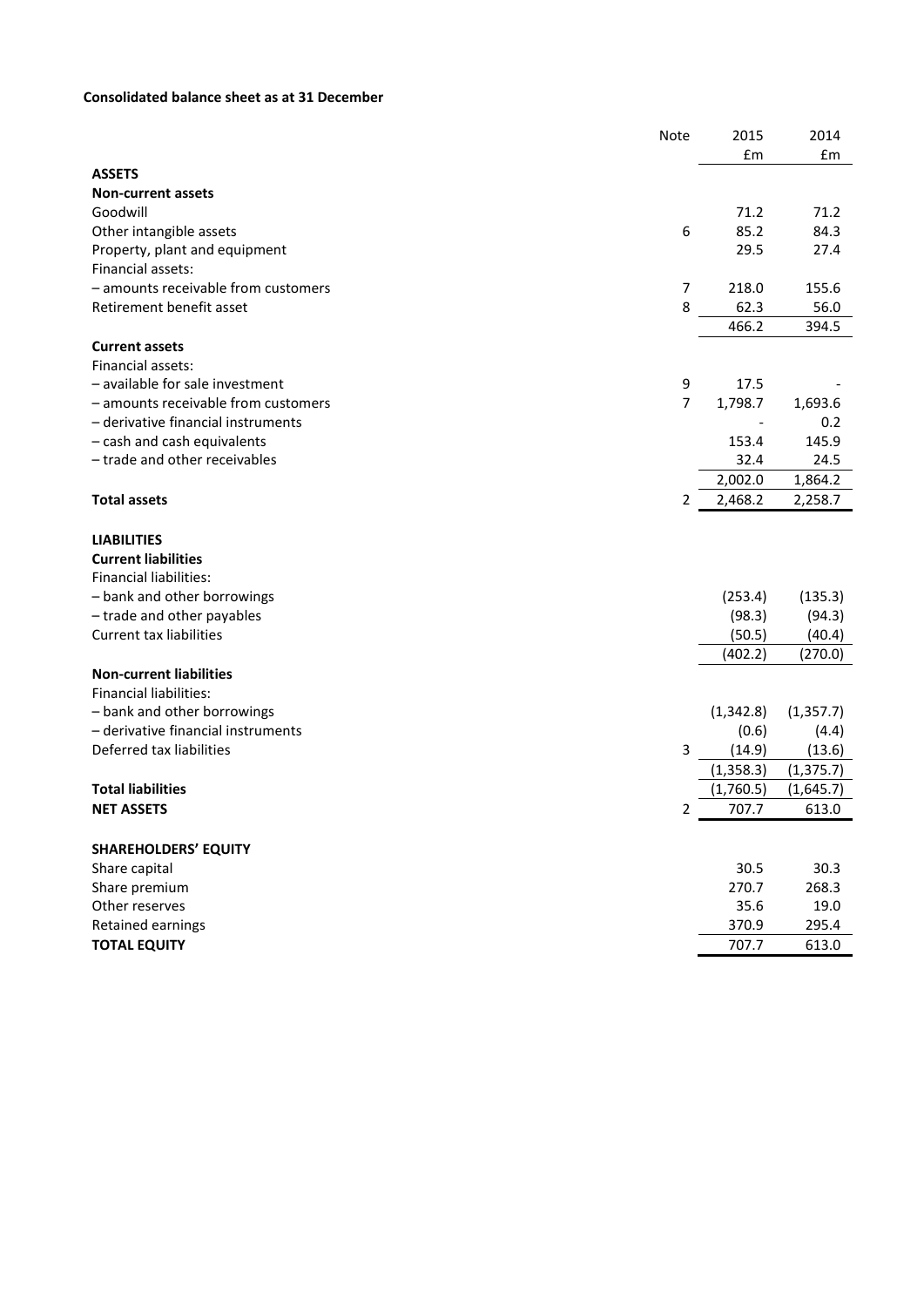# **Consolidated statement of changes in shareholders' equity for the year ended 31 December**

|                                                  |                | Share                    | Share                    | Other                    | Retained |         |
|--------------------------------------------------|----------------|--------------------------|--------------------------|--------------------------|----------|---------|
|                                                  | Note           | capital                  | premium                  | reserves                 | earnings | Total   |
|                                                  |                | £m                       | £m                       | £m                       | £m       | £m      |
| At 1 January 2014                                |                | 28.9                     | 150.6                    | 17.2                     | 220.1    | 416.8   |
| Profit for the year                              |                |                          |                          | $\overline{\phantom{a}}$ | 175.6    | 175.6   |
| Other comprehensive income:                      |                |                          |                          |                          |          |         |
| - fair value movements on cash flow hedges       |                |                          |                          | 2.2                      |          | 2.2     |
| - actuarial movements on retirement benefit      |                |                          |                          |                          |          |         |
| asset                                            | 8              |                          |                          |                          | 17.5     | 17.5    |
| - exchange differences on translation of foreign |                |                          |                          |                          |          |         |
| operations                                       |                |                          |                          |                          | 0.5      | 0.5     |
| - tax on items taken directly to other           |                |                          |                          |                          |          |         |
| comprehensive income                             | 3              |                          |                          | (0.4)                    | (3.8)    | (4.2)   |
| - impact of change in UK tax rate                | $\overline{3}$ |                          |                          |                          | 0.3      | 0.3     |
| Other comprehensive income for the year          |                |                          | $\overline{\phantom{a}}$ | 1.8                      | 14.5     | 16.3    |
| Total comprehensive income for the year          |                |                          | $\overline{\phantom{a}}$ | 1.8                      | 190.1    | 191.9   |
| Transactions with owners:                        |                |                          |                          |                          |          |         |
| - issue of share capital                         |                | 1.4                      | 117.7                    |                          |          | 119.1   |
| - purchase of own shares                         |                |                          |                          | (0.1)                    |          | (0.1)   |
| - transfer of own shares on vesting of share     |                |                          |                          |                          |          |         |
| awards                                           |                |                          |                          | 0.2                      | (0.2)    |         |
| - share-based payment charge                     |                |                          |                          | 8.7                      |          | 8.7     |
| - transfer of share-based payment reserve on     |                |                          |                          |                          |          |         |
| vesting of share awards                          |                |                          |                          | (8.8)                    | 8.8      |         |
| - dividends                                      | 5              |                          |                          |                          | (123.4)  | (123.4) |
| At 31 December 2014                              |                | 30.3                     | 268.3                    | 19.0                     | 295.4    | 613.0   |
| At 1 January 2015                                |                | 30.3                     | 268.3                    | 19.0                     | 295.4    | 613.0   |
| Profit for the year                              |                | $\overline{\phantom{a}}$ | $\overline{\phantom{a}}$ | $\overline{\phantom{a}}$ | 218.2    | 218.2   |
| Other comprehensive income:                      |                |                          |                          |                          |          |         |
| - fair value movements on available for sale     |                |                          |                          |                          |          |         |
| investment                                       | 9              |                          |                          | 17.5                     |          | 17.5    |
| - fair value movements on cash flow hedges       |                |                          |                          | 3.6                      |          | 3.6     |
| - actuarial movements on retirement benefit      |                |                          |                          |                          |          |         |
| asset                                            | 8              |                          |                          |                          | (5.7)    | (5.7)   |
| - exchange differences on translation of foreign |                |                          |                          |                          |          |         |
| operations                                       |                |                          |                          |                          | 0.7      | 0.7     |
| - tax on items taken directly to other           |                |                          |                          |                          |          |         |
| comprehensive income                             | 3              |                          |                          | (4.5)                    | 1.2      | (3.3)   |
| - impact of change in UK tax rate                | 3              |                          |                          | (1.1)                    | 0.9      | (0.2)   |
| Other comprehensive income for the year          |                |                          |                          | 15.5                     | (2.9)    | 12.6    |
| Total comprehensive income for the year          |                |                          |                          | 15.5                     | 215.3    | 230.8   |
| Transactions with owners:                        |                |                          |                          |                          |          |         |
| - issue of share capital                         |                | 0.2                      | 2.4                      |                          |          | 2.6     |
| - purchase of own shares                         |                |                          |                          | (0.3)                    |          | (0.3)   |
| - transfer of own shares on vesting of share     |                |                          |                          |                          |          |         |
| awards                                           |                |                          |                          | 0.1                      | (0.1)    |         |
| - share-based payment charge                     |                |                          |                          | 10.5                     |          | 10.5    |
| - transfer of share-based payment reserve on     |                |                          |                          |                          |          |         |
| vesting of share awards                          |                |                          |                          | (9.2)                    | 9.2      |         |
| - dividends                                      | 5              |                          |                          |                          | (148.9)  | (148.9) |
| At 31 December 2015                              |                | 30.5                     | 270.7                    | 35.6                     | 370.9    | 707.7   |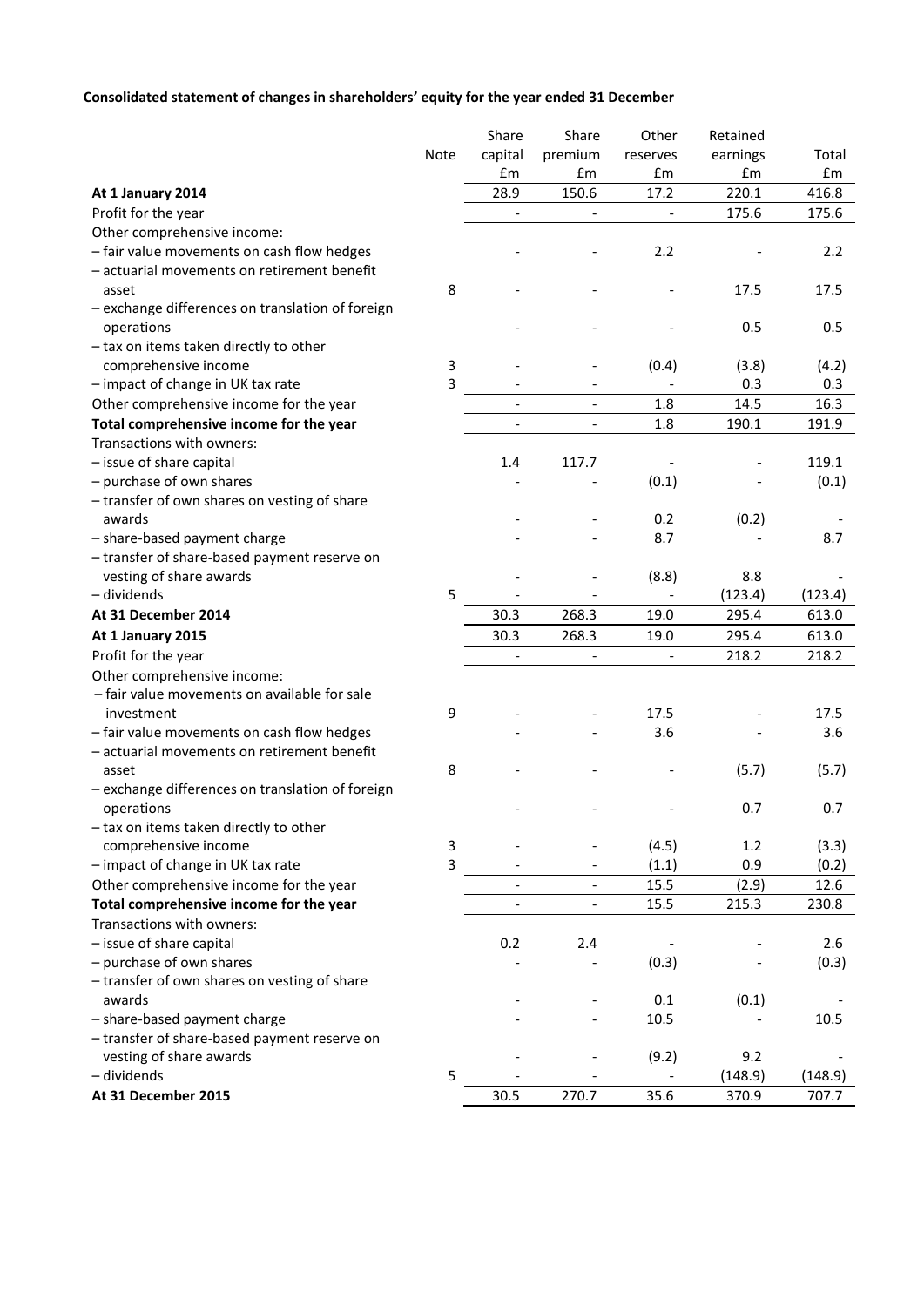## **Consolidated statement of cash flows for the year ended 31 December**

|                                                                  | Note | 2015    | 2014    |
|------------------------------------------------------------------|------|---------|---------|
|                                                                  |      | £m      | £m      |
| Cash flows from operating activities                             |      |         |         |
| Cash generated from operations                                   | 10   | 202.0   | 221.5   |
| Finance costs paid                                               |      | (73.0)  | (72.3)  |
| Tax paid                                                         |      | (47.5)  | (44.9)  |
| Net cash generated from operating activities                     |      | 81.5    | 104.3   |
| Cash flows from investing activities                             |      |         |         |
| Purchase of intangible assets                                    |      | (15.8)  | (7.4)   |
| Purchase of property, plant and equipment                        |      | (11.2)  | (11.6)  |
| Proceeds from disposal of property, plant and equipment          |      | 1.4     | 1.1     |
| Acquisition of Moneybarn                                         |      |         | (120.0) |
| Net cash used in investing activities                            |      | (25.6)  | (137.9) |
| Cash flows from financing activities                             |      |         |         |
| Proceeds from bank and other borrowings                          |      | 344.2   | 341.0   |
| Repayment of bank and other borrowings                           |      | (254.9) | (277.2) |
| Dividends paid to company shareholders                           | 5    | (148.9) | (123.4) |
| Proceeds from issue of share capital                             |      | 2.6     | 119.1   |
| Purchase of own shares                                           |      | (0.3)   | (0.1)   |
| Net cash (used in)/generated from financing activities           |      | (57.3)  | 59.4    |
| Net (decrease)/increase in cash, cash equivalents and overdrafts |      | (1.4)   | 25.8    |
| Cash, cash equivalents and overdrafts at beginning of year       |      | 140.7   | 109.7   |
| Cash and cash equivalents acquired with Moneybarn                |      |         | 5.2     |
| Cash, cash equivalents and overdrafts at end of year             |      | 139.3   | 140.7   |
| Cash, cash equivalents and overdrafts at end of year comprise:   |      |         |         |
| Cash at bank and in hand                                         |      | 153.4   | 145.9   |
| Overdrafts (held in bank and other borrowings)                   |      | (14.1)  | (5.2)   |
| Total cash, cash equivalents and overdrafts                      |      | 139.3   | 140.7   |

Cash at bank and in hand includes £134.2m (2014: £121.4m) in respect of the liquid assets buffer, including other liquid resources, held by Vanquis Bank in accordance with the PRA's liquidity regime. This buffer is not available to finance the group's day-to-day operations.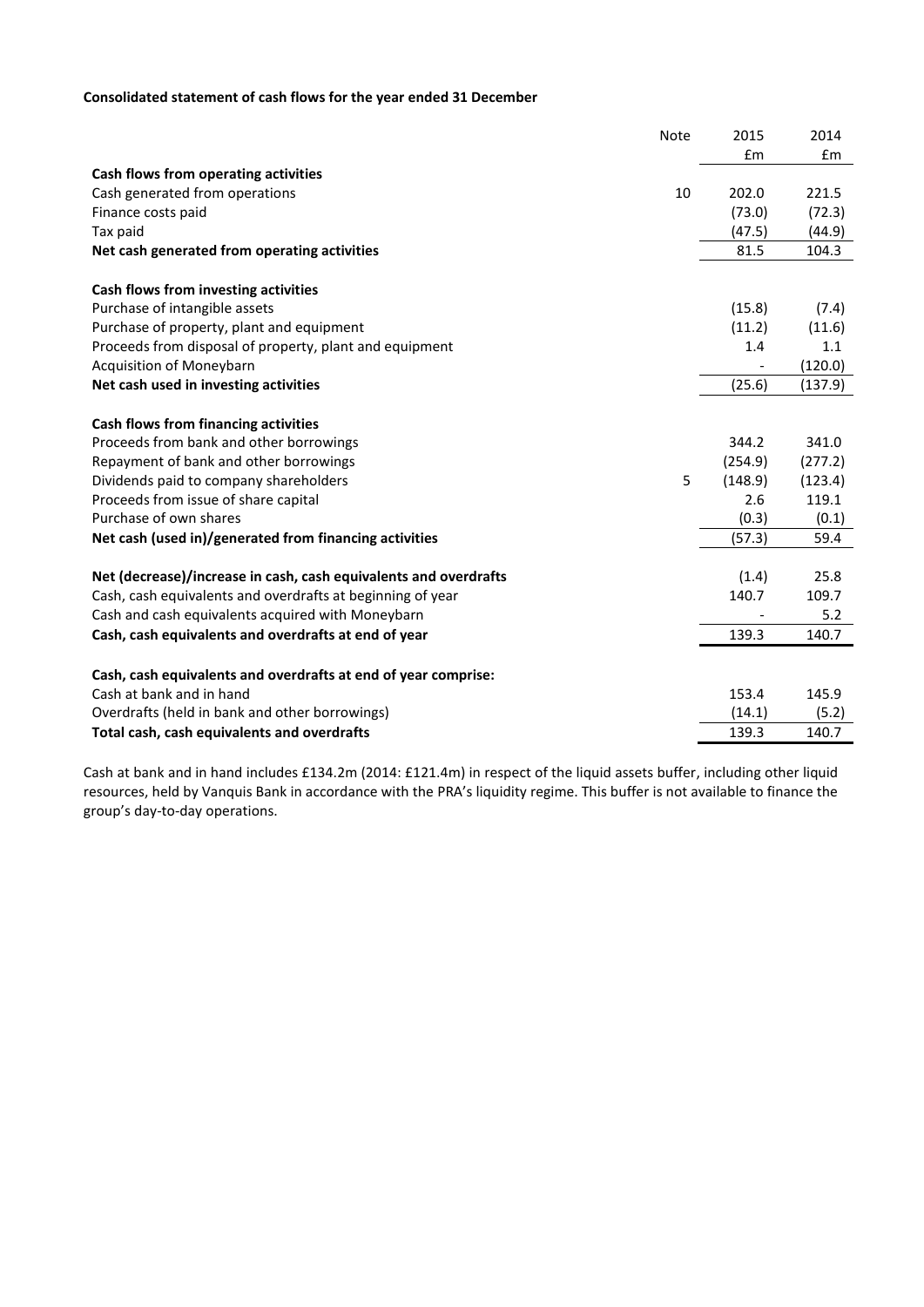#### **Notes to the preliminary announcement**

#### **1. Basis of preparation**

The preliminary announcement has been prepared in accordance with the Listing Rules of the FCA and is based on the 2015 financial statements which have been prepared under International Financial Reporting Standards (IFRS) as adopted by the European Union and those parts of the Companies Act 2006 applicable to companies reporting under IFRS.

The accounting policies applied in preparing the preliminary announcement are consistent with those used in preparing the statutory financial statements for the year ended 31 December 2014.

The preliminary announcement does not constitute the statutory financial statements of the group within the meaning of Section 434 of the Companies Act 2006. The statutory financial statements for the year ended 31 December 2014 have been filed with the Registrar of Companies. The auditor has reported on those financial statements and on the statutory financial statements for the year ended 31 December 2015, which will be filed with the Registrar of Companies following the annual general meeting. Both the audit reports were unqualified, did not draw attention to any matters by way of emphasis, without qualifying their report, and did not contain any statements under Section 498(2) or (3) of the Companies Act 2006.

The preliminary announcement has been agreed with the company's auditor for release.

#### **2. Segment reporting**

|                                                                |                          |         | Profit/(loss)   |        |
|----------------------------------------------------------------|--------------------------|---------|-----------------|--------|
|                                                                | Revenue                  |         | before taxation |        |
|                                                                | 2015                     | 2014    | 2015            | 2014   |
|                                                                | Em                       | Em      | Em              | Em     |
| Vanquis Bank                                                   | 540.4                    | 470.8   | 183.7           | 140.4  |
| <b>CCD</b>                                                     | 517.4                    | 591.1   | 105.4           | 103.9  |
| Moneybarn                                                      | 55.3                     | 13.8    | 21.3            | 5.8    |
| Central costs                                                  | $\overline{\phantom{a}}$ |         | (17.5)          | (15.7) |
| Total group before amortisation of acquisition intangibles and |                          |         |                 |        |
| exceptional costs                                              | 1,113.1                  | 1,075.7 | 292.9           | 234.4  |
| Amortisation of acquisition intangibles (note 6)               | ٠                        | -       | (7.5)           | (2.5)  |
| <b>Exceptional costs</b>                                       |                          |         | (11.8)          | (7.3)  |
| Total group                                                    | 1.113.1                  | 1,075.7 | 273.6           | 224.6  |

Exceptional costs in 2015 represent £11.8m of business restructuring costs in CCD comprising £14.4m of redundancy costs associated with approximately 500 field managers and field administration employees as a result of the ongoing deployment of technology within CCD, net of a £2.6m exceptional curtailment credit associated with those employees made redundant who were part of the group's defined benefit pension scheme (see note 8).

Exceptional costs in 2014 of £7.3m comprised; (i) £3.4m of business restructuring costs in CCD representing £4.0m of redundancy costs associated with 225 field administration employees following the ongoing deployment of technology in CCD, net of a £0.6m exceptional curtailment credit associated with those employees made redundant who were part of the group's defined benefit pension scheme (see note 8); and (ii) £3.9m of expenses incurred in relation to the acquisition of Moneybarn*.*

All of the above activities relate to continuing operations. Revenue between business segments is not material.

|                                      | Segment assets |         |       | Net assets |
|--------------------------------------|----------------|---------|-------|------------|
|                                      | 2015<br>2014   |         | 2015  | 2014       |
|                                      | £m             | £m      | £m    | £m         |
| Vanguis Bank                         | 1,423.0        | 1,252.1 | 355.1 | 290.4      |
| <b>CCD</b>                           | 597.9          | 628.6   | 134.6 | 128.3      |
| Moneybarn                            | 237.4          | 166.7   | 16.3  | 3.0        |
| Central                              | 286.1          | 271.7   | 201.7 | 191.3      |
| Total before intra-group elimination | 2,544.4        | 2,319.1 | 707.7 | 613.0      |
| Intra-group elimination              | (76.2)         | (60.4)  |       |            |
| Total group                          | 2,468.2        | 2,258.7 | 707.7 | 613.0      |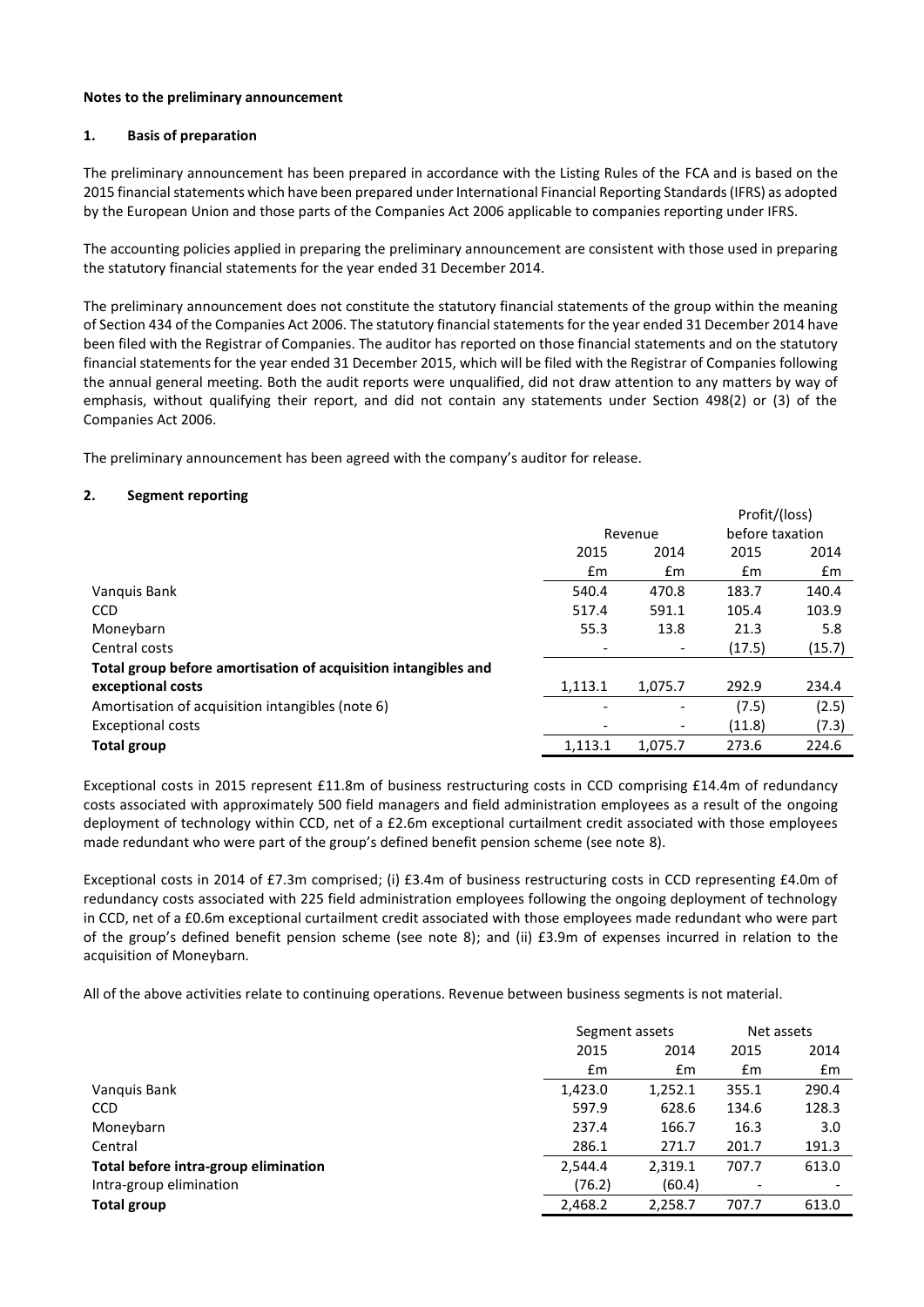## **2. Segment reporting (continued)**

Segment net assets are based on the statutory accounts of the companies forming the group's business segments adjusted to assume repayment of intra-group balances and rebasing the borrowings of CCD to reflect a borrowings to receivables ratio of 80%. The impact of this is an increase in the notional allocation of group borrowings to CCD of £76.2m (2014: £60.4m) and an increase in the notional cash allocated to central activities of the same amount. The intra-group elimination adjustment removes this notional allocation to state borrowings and cash on a consolidated group basis.

The group's businesses operate principally in the UK and Republic of Ireland. Vanquis Bank established a branch in Poland as part of a pilot credit card operation during the first half of 2012. A decision was taken to withdraw from the pilot operation in early 2015 and the receivables book was sold to a third party with the economic interest transferring from 1 April 2015. The revenue in respect of the branch in 2015 up until the point at which the economic interest was transferred amounted to £1.8m (2014: £5.2m) and the loss amounted to £1.8m (2014: £10.6m). The net liabilities of the branch amounted to £nil at 31 December 2015 (2014: £18.7m), comprising assets of £nil (2014: £22.3m) and liabilities of £nil (2014: £41.0m). These figures are included within the Vanquis Bank figures in the tables above.

#### **3. Tax charge**

The tax charge in the income statement is as follows:

|                                 | 2015           | 2014   |
|---------------------------------|----------------|--------|
|                                 | $\mathbf{f}$ m | £m     |
| Current tax:                    |                |        |
| $- UK$                          | (56.9)         | (46.6) |
| - overseas                      | (0.7)          | (0.7)  |
| Total current tax               | (57.6)         | (47.3) |
| Deferred tax                    | (0.2)          | (3.0)  |
| Impact of change in UK tax rate | 2.4            | 1.3    |
| Total tax charge                | (55.4)         | (49.0) |

The tax credit in respect of exceptional costs in 2015 amounted to £2.4m (2014: credit of £0.8m) and represents tax relief in respect of the exceptional restructuring costs in CCD. The tax credit in respect of the amortisation of acquisition intangibles amounted to £1.5m (2014: £0.6m).

The effective tax rate for 2015, prior to the amortisation of acquisition intangibles and exceptional costs, is 20.25% (2014: 21.5%), in line with the UK statutory corporation tax rate which reduced from 21% to 20% with effect from 1 April 2015.

During 2015, further reductions to statutory corporation tax rates were enacted, reducing the mainstream corporation tax rate from 20% to 19% with effect from 1 April 2017 and from 19% to 18% with effect from 1 April 2020. In addition, the Government introduced a bank corporation tax surcharge, enacted in the 2015 Finance Act, which imposes, with effect from 1 January 2016, an additional 8% corporation tax on profits of banking companies over £25m. Vanquis Bank is a banking company for these purposes. As the temporary differences on which deferred tax is calculated are expected to largely reverse after 1 April 2020 (2014: 1 April 2015), deferred tax at 31 December 2015 has been re-measured at 18% (2014: 20%) and, in the case of Vanquis Bank, at the combined mainstream corporation tax and bank surcharge rate of 26% (2014: 20%). In 2015, movements in the deferred tax balances have been measured at the mainstream corporation tax rate for the year of 20.25% (2014: 21.5%). A tax credit in 2015 of £2.4m (2014: £1.3m) represents the income statement adjustment to deferred tax as a result of these changes and an additional deferred tax charge of £0.2m (2014: credit of £0.3m) has been taken directly to other comprehensive income in respect of items reflected directly in other comprehensive income.

The tax charge on items taken directly to other comprehensive income is as follows:

|                                                                                     | 2015          | 2014  |
|-------------------------------------------------------------------------------------|---------------|-------|
|                                                                                     | $\mathsf{fm}$ | £m    |
| Deferred tax charge on fair value movements in available for sale investment        | (3.5)         |       |
| Deferred tax charge on fair value movements in cash flow hedges                     | (1.0)         | (0.4) |
| Deferred tax credit/(charge) on actuarial movements on retirement benefit asset     | 1.2           | (3.8) |
| Tax charge on items taken directly to other comprehensive income prior to impact of |               |       |
| change in UK tax rate                                                               | (3.3)         | (4.2) |
| Impact of change in UK tax rate                                                     | (0.2)         | 0.3   |
| Total tax charge on items taken directly to other comprehensive income              | (3.5)         | (3.9) |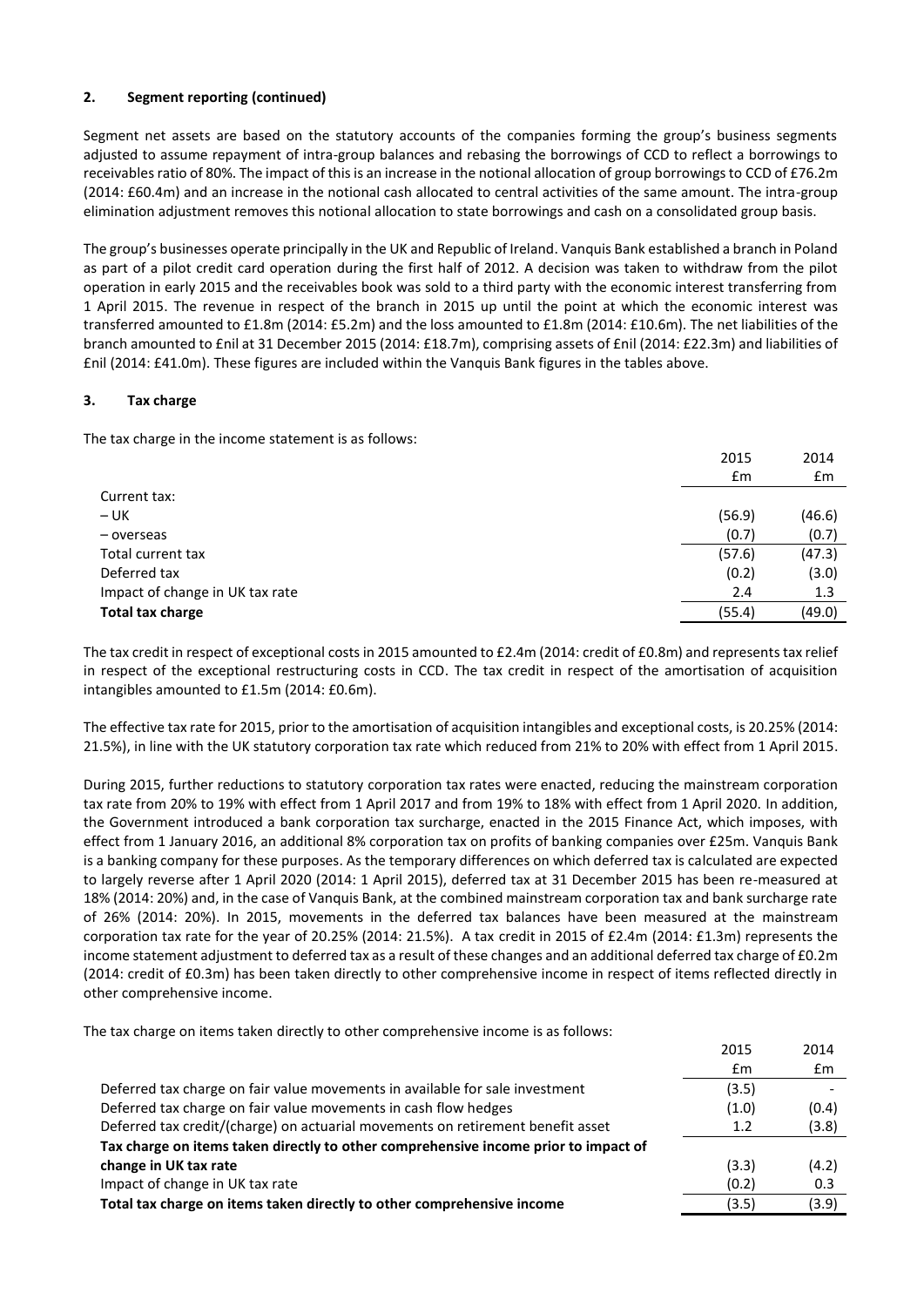## **3. Tax charge (continued)**

The deferred tax charge of £3.5m on the available for sale investment in 2015 represents the deferred tax on the valuation of the group's interest in Visa Europe Limited of £17.5m which has been taken directly to other comprehensive income in the year (see note 8). Subject to regulatory approvals, the group expects to sell its shareholding in Visa Europe Limited to Visa Inc. in exchange for upfront cash proceeds, deferred cash consideration contingent on performance and preferred stock. Deferred tax has been measured initially at the statutory rate for the year of 20.25%. Deferred tax has then been re-measured at the combined mainstream corporation tax and bank surcharge rates of 28% on that element of the profit attributed to the upfront cash consideration which will be taxed in 2016. Deferred tax on the profit attributable to the preferred stock has been re-measured at 26% as this is not expected to be taxed until the preferred stock or the shares into which they convert are sold.

The movement in deferred tax (liabilities)/assets during the year can be analysed as follows:

|                                                                               | 2015           | 2014           |
|-------------------------------------------------------------------------------|----------------|----------------|
|                                                                               | $\mathbf{f}$ m | $\mathbf{f}$ m |
| At 1 January                                                                  | (13.6)         | 3.5            |
| Charge to the income statement                                                | (0.2)          | (3.0)          |
| <b>Acquisition of Moneybarn</b>                                               |                | (11.5)         |
| Charge on other comprehensive income prior to impact of change in UK tax rate | (3.3)          | (4.2)          |
| Impact of change in UK tax rate:                                              |                |                |
| $-$ credit to the income statement                                            | 2.4            | 1.3            |
| $-$ (charge)/credit to other comprehensive income                             | (0.2)          | 0.3            |
| At 31 December                                                                | (14.9)         | (13.6)         |

The rate of tax charge on the profit before taxation for the year is in line with (2014: higher than) the average standard rate of corporation tax in the UK of 20.25% (2014: 21.50%). This can be reconciled as follows:

|                                                                                             | 2015   | 2014   |
|---------------------------------------------------------------------------------------------|--------|--------|
|                                                                                             | £m     | £m     |
| <b>Profit before taxation</b>                                                               | 273.6  | 224.6  |
| Profit before taxation multiplied by the average standard rate of corporation tax in the UK |        |        |
| of 20.25% (2014: 21.50%)                                                                    | (55.4) | (48.3) |
| Effects of:                                                                                 |        |        |
| - benefit of lower tax rates overseas                                                       | 0.5    | 0.6    |
| - adjustment in respect of prior years                                                      | (2.6)  | (1.4)  |
| - non-deductible general expenses                                                           | (0.3)  | (0.4)  |
| - non-deductible expenses relating to the acquisition of Moneybarn                          |        | (0.8)  |
| - impact of change in UK tax rate                                                           | 2.4    | 1.3    |
| <b>Total tax charge</b>                                                                     | (55.4) | (49.0) |

The profits of the home credit business in the Republic of Ireland have been taxed at the Republic of Ireland statutory tax rate of 12.5% (2014: 12.5%) rather than the UK statutory tax rate of 20.25% (2014: 21.50%) giving rise to a beneficial impact on the group tax charge of £0.5m (2014: £0.6m).

The £2.6m charge (2014: £1.4m charge) in respect of prior years represents an increase in the prior year tax charge in respect of historic tax liabilities net of the benefit of securing tax deductions for employee share awards which are higher than those originally anticipated.

During 2014, the group incurred £3.9m of expenses in relation to the acquisition of Moneybarn which were included in exceptional costs. As it was considered tax deductions may not be available for such costs, these gave rise to an increase in the tax charge of £0.8m in 2014.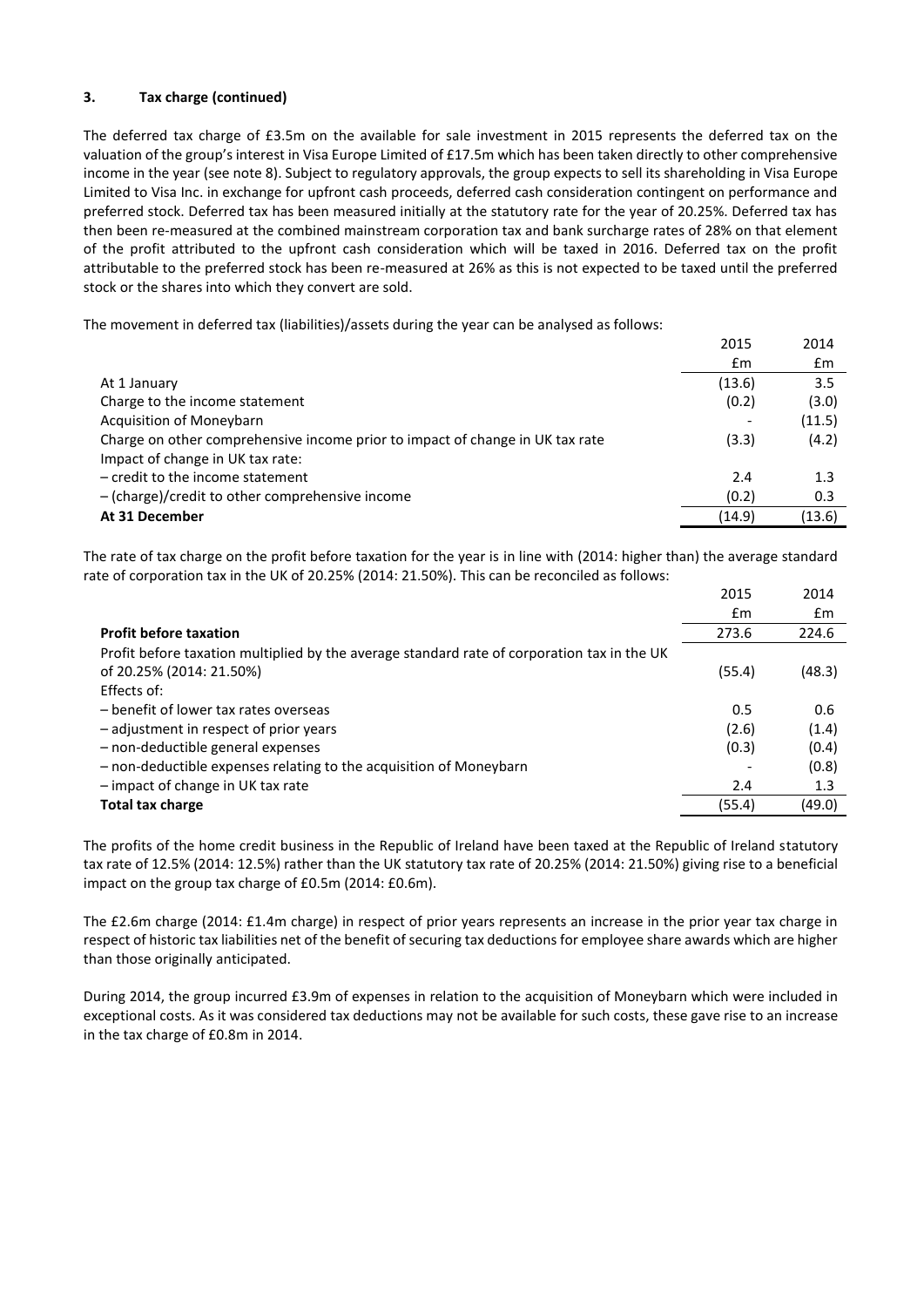#### **4. Earnings per share**

Basic earnings per share is calculated by dividing the profit for the year attributable to equity shareholders by the weighted average number of ordinary shares outstanding during the year, adjusted for treasury shares (own shares held). Diluted earnings per share calculates the effect on earnings per share assuming conversion of all dilutive potential ordinary shares. Dilutive potential ordinary shares are calculated as follows:

- (i) For share awards outstanding under performance-related share incentive schemes such as the Performance Share Plan (PSP) and the Long Term Incentive Scheme (LTIS), the number of dilutive potential ordinary shares is calculated based on the number of shares which would be issuable if: (i) the end of the reporting period is assumed to be the end of the schemes' performance period; and (ii) the performance targets have been met as at that date.
- (ii) For share options outstanding under non-performance related schemes such as the Save As You Earn scheme (SAYE), a calculation is performed to determine the number of shares that could have been acquired at fair value (determined as the average annual market share price of the company's shares) based on the monetary value of the subscription rights attached to outstanding share options. The number of shares calculated is compared with the number of share options outstanding, with the difference being the dilutive potential ordinary shares.

Reconciliations of basic and diluted earnings per share are set out below:

|                                      | Earnings<br>£m | 2015<br>Weighted<br>average<br>number of<br>shares<br>m | Per share<br>amount<br>pence | Earnings<br>£m | 2014<br>Weighted<br>average<br>number of<br>shares<br>m | Per share<br>amount<br>pence |
|--------------------------------------|----------------|---------------------------------------------------------|------------------------------|----------------|---------------------------------------------------------|------------------------------|
| <b>Earnings per share</b>            |                |                                                         |                              |                |                                                         |                              |
| Shares in issue during the year      |                | 146.9                                                   |                              |                | 142.3                                                   |                              |
| Own shares held                      |                | (3.2)                                                   |                              |                | (3.5)                                                   |                              |
| <b>Basic earnings per share</b>      | 218.2          | 143.7                                                   | 151.8                        | 175.6          | 138.8                                                   | 126.5                        |
| Dilutive effect of share options and |                |                                                         |                              |                |                                                         |                              |
| awards                               |                | 2.0                                                     | (2.0)                        |                | 2.2                                                     | (2.0)                        |
| <b>Diluted earnings per share</b>    | 218.2          | 145.7                                                   | 149.8                        | 175.6          | 141.0                                                   | 124.5                        |

The directors have elected to show an adjusted earnings per share prior to the amortisation of acquisition intangibles which arose on the acquisition of Moneybarn on 20 August 2014 (see note 6) and prior to exceptional costs (see note 2). This is presented to show the earnings per share generated by the group's underlying operations. A reconciliation of basic and diluted earnings per share to adjusted basic and diluted earnings per share is as follows:

|                                          |               | 2015      |           |               | 2014      |           |
|------------------------------------------|---------------|-----------|-----------|---------------|-----------|-----------|
|                                          |               | Weighted  |           |               | Weighted  |           |
|                                          |               | average   |           |               | average   |           |
|                                          |               | number of | Per share |               | number of | Per share |
|                                          | Earnings      | shares    | amount    | Earnings      | shares    | amount    |
|                                          | $\mathsf{fm}$ | m         | pence     | $\mathsf{fm}$ | m         | pence     |
| <b>Basic earnings per share</b>          | 218.2         | 143.7     | 151.8     | 175.6         | 138.8     | 126.5     |
| Amortisation of acquisition intangibles, |               |           |           |               |           |           |
| net of tax                               | 6.0           |           | 4.2       | 1.9           |           | 1.4       |
| Exceptional costs, net of tax            | 9.4           |           | 6.6       | 6.5           |           | 4.7       |
| Adjusted basic earnings per share        | 233.6         | 143.7     | 162.6     | 184.0         | 138.8     | 132.6     |
|                                          |               |           |           |               |           |           |
| Diluted earnings per share               | 218.2         | 145.7     | 149.8     | 175.6         | 141.0     | 124.5     |
| Amortisation of acquisition intangibles, |               |           |           |               |           |           |
| net of tax                               | 6.0           |           | 4.1       | 1.9           |           | 1.4       |
| Exceptional costs, net of tax            | 9.4           | -         | 6.4       | 6.5           | -         | 4.6       |
| Adjusted diluted earnings per share      | 233.6         | 145.7     | 160.3     | 184.0         | 141.0     | 130.5     |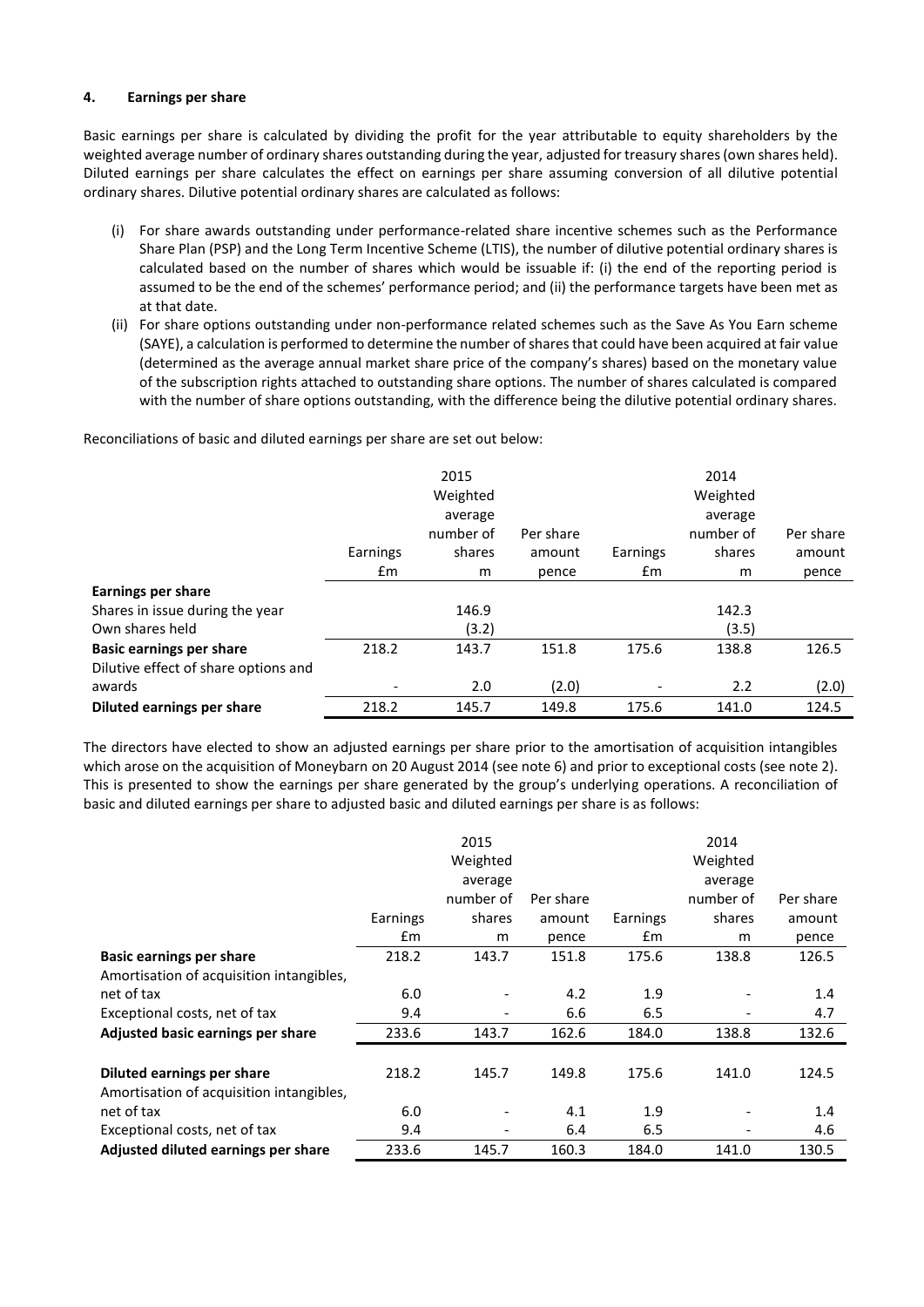## **5. Dividends**

|                |                   | 2015                     | 2014                     |
|----------------|-------------------|--------------------------|--------------------------|
|                |                   | £m                       | £m                       |
| 2013 final     | - 54.0p per share | $\overline{\phantom{a}}$ | 74.4                     |
| 2014 interim   | -34.1p per share  | $\qquad \qquad$          | 49.0                     |
| 2014 final     | - 63.9p per share | 92.3                     |                          |
| 2015 interim   | -39.2p per share  | 56.6                     | $\overline{\phantom{0}}$ |
| Dividends paid |                   | 148.9                    | 123.4                    |

The directors are recommending a final dividend in respect of the financial year ended 31 December 2015 of 80.9p per share (2014: 63.9p) which will amount to an estimated dividend payment of £117.0m (2014: £92.3m). If approved by the shareholders at the annual general meeting on 5 May 2016, this dividend will be paid on 24 June 2016 to shareholders who are on the register of members at 20 May 2016. This dividend is not reflected in the balance sheet as at 31 December 2015 as it is subject to shareholder approval.

#### **6. Other intangible assets**

|                                 |                          | 2015     |       |                          | 2014     |       |
|---------------------------------|--------------------------|----------|-------|--------------------------|----------|-------|
|                                 | Acquisition              | Computer |       | Acquisition              | Computer |       |
|                                 | intangibles              | software | Total | intangibles              | software | Total |
|                                 | £m                       | £m       | £m    | £m                       | £m       | £m    |
| Cost                            |                          |          |       |                          |          |       |
| At 1 January                    | 75.0                     | 44.5     | 119.5 |                          | 39.7     | 39.7  |
| Acquisition of Moneybarn        | $\overline{\phantom{a}}$ |          |       | 75.0                     | 1.6      | 76.6  |
| Additions                       | $\overline{\phantom{a}}$ | 15.8     | 15.8  | $\overline{\phantom{a}}$ | 7.4      | 7.4   |
| Disposals                       | $\overline{\phantom{a}}$ | (0.7)    | (0.7) | $\overline{\phantom{0}}$ | (4.2)    | (4.2) |
| At 31 December                  | 75.0                     | 59.6     | 134.6 | 75.0                     | 44.5     | 119.5 |
|                                 |                          |          |       |                          |          |       |
| <b>Accumulated amortisation</b> |                          |          |       |                          |          |       |
| At 1 January                    | 2.5                      | 32.7     | 35.2  |                          | 31.6     | 31.6  |
| Acquisition of Moneybarn        |                          |          |       |                          | 0.6      | 0.6   |
| Charged to the income statement | 7.5                      | 7.4      | 14.9  | 2.5                      | 4.7      | 7.2   |
| <b>Disposals</b>                |                          | (0.7)    | (0.7) |                          | (4.2)    | (4.2) |
| At 31 December                  | 10.0                     | 39.4     | 49.4  | 2.5                      | 32.7     | 35.2  |
|                                 |                          |          |       |                          |          |       |
| Net book value                  |                          |          |       |                          |          |       |
| At 31 December                  | 65.0                     | 20.2     | 85.2  | 72.5                     | 11.8     | 84.3  |
| At 1 January                    | 72.5                     | 11.8     | 84.3  |                          | 8.1      | 8.1   |

Acquisition intangibles represents the fair value of the broker relationships arising on acquisition of Moneybarn on 20 August 2014. The intangible asset has been calculated based on the discounted cash flows associated with Moneybarn's core broker relationships and is being amortised over an estimated useful life of 10 years.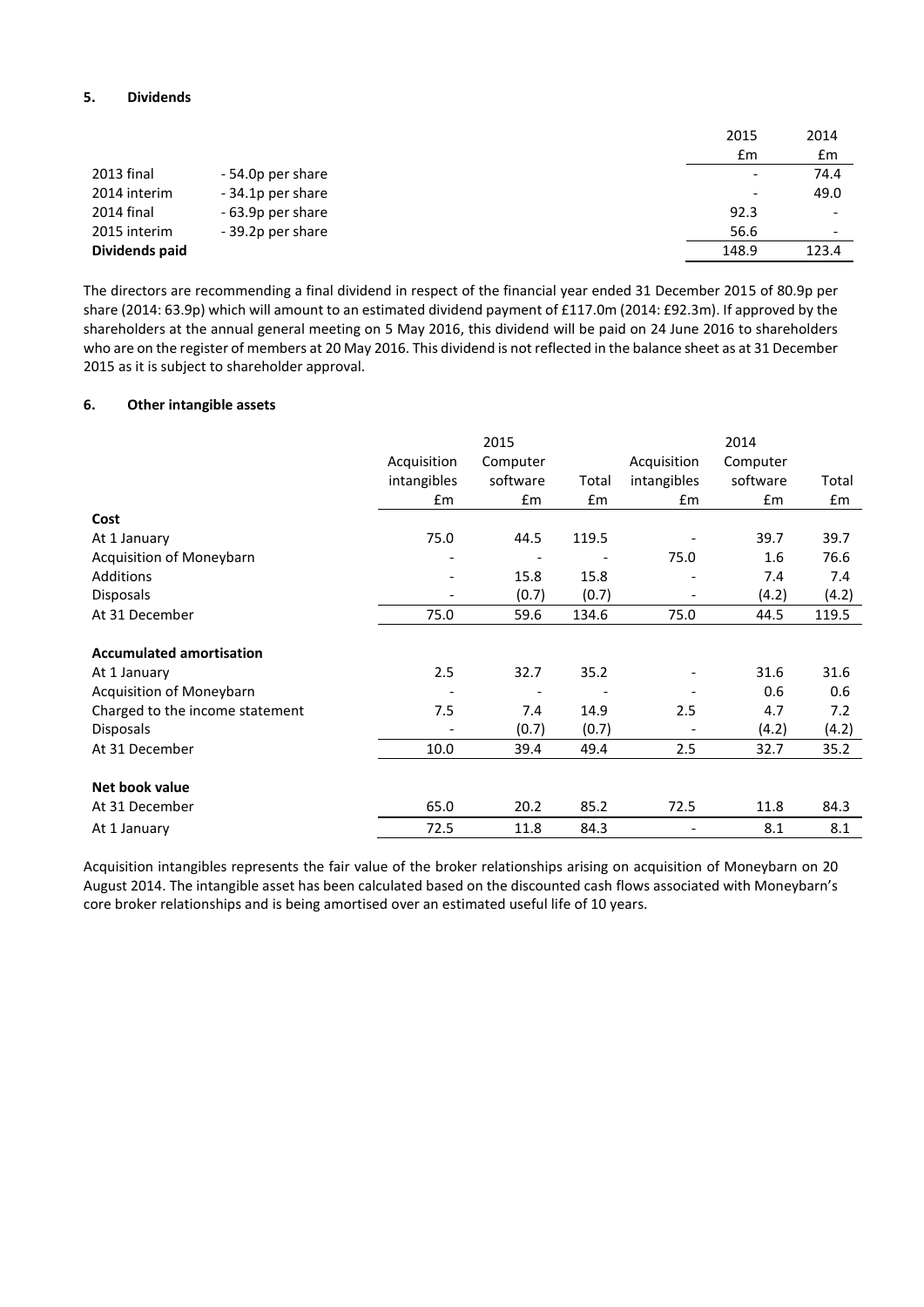#### **7. Amounts receivable from customers**

|                             | 2015    | 2014    |
|-----------------------------|---------|---------|
|                             | £m      | £m      |
| Vanquis Bank                | 1,252.0 | 1,109.4 |
| <b>CCD</b>                  | 545.1   | 588.1   |
| Moneybarn                   | 219.6   | 151.7   |
| Total group                 | 2,016.7 | 1,849.2 |
|                             |         |         |
| Analysed as:                |         |         |
| - due in more than one year | 218.0   | 155.6   |
| - due within one year       | 1,798.7 | 1,693.6 |
| <b>Total group</b>          | 2,016.7 | 1,849.2 |

Vanquis Bank receivables comprise £1,252.0m (2014: £1,093.9m) in respect of the UK business and £nil (2014: £15.5m) in respect of the Polish pilot operation. The receivables in respect of the Polish pilot operation were derecognised on 1 April 2015 following the sale and transfer of the economic interest to a third party.

CCD receivables comprise £522.2m in respect of the Provident home credit business (2014: £582.5m), £12.1m in respect of Satsuma (2014: £5.0m) and £10.8m in respect of glo (2014: £0.6m).

The impairment charge in respect of amounts receivable from customers reflected within operating costs can be analysed as follows:

|                    | 2015  | 2014  |
|--------------------|-------|-------|
|                    | £m    | Em    |
| Vanquis Bank       | 160.5 | 149.1 |
| CCD                | 106.6 | 177.5 |
| Moneybarn          | 8.9   | 1.2   |
| <b>Total group</b> | 276.0 | 327.8 |
|                    |       |       |

The impairment charge in Vanquis Bank comprises £158.9m (2014: £144.9m) in respect of the UK business and £1.6m in respect of the Polish pilot operation prior to the transfer of the economic interest to a third party on 1 April 2015 (2014: £4.2m).

Impairment in Vanquis Bank and Moneybarn is deducted from the carrying value of amounts receivable from customers by the use of an allowance account. The Vanquis Bank allowance account as at 31 December 2015 amounted to £225.0m (2014: £178.6m) and the Moneybarn allowance account amounted to £18.5m (2014: £27.1m). Within CCD, impairment is deducted directly from amounts receivable from customers without the use of an allowance account.

#### **8. Retirement benefit asset**

The group operates a defined benefit pension scheme: the Provident Financial Staff Pension Scheme. The scheme has been substantially closed to new members since 1 January 2003. The scheme covers 16% of employees with companyprovided pension arrangements and is of the funded, defined benefit type.

All future benefits in the scheme are now provided on a 'cash balance' basis, with a defined amount being made available at retirement, based on a percentage of salary that is revalued up to retirement with reference to increases in price inflation. This retirement account is then used to purchase an annuity on the open market. The scheme also provides pension benefits that were accrued in the past on a final salary basis, but which are no longer linked to final salary.

The most recent actuarial valuations of scheme assets and the present value of the defined benefit obligation were carried out as at 1 June 2015 by a qualified independent actuary. The valuation used for the purposes of IAS 19 'Employee benefits' has been based on the 2015 valuation updated by the actuary to take account of the requirements of IAS 19 in order to assess the liabilities of the scheme at the balance sheet date. Scheme assets are stated at fair value at the balance sheet date.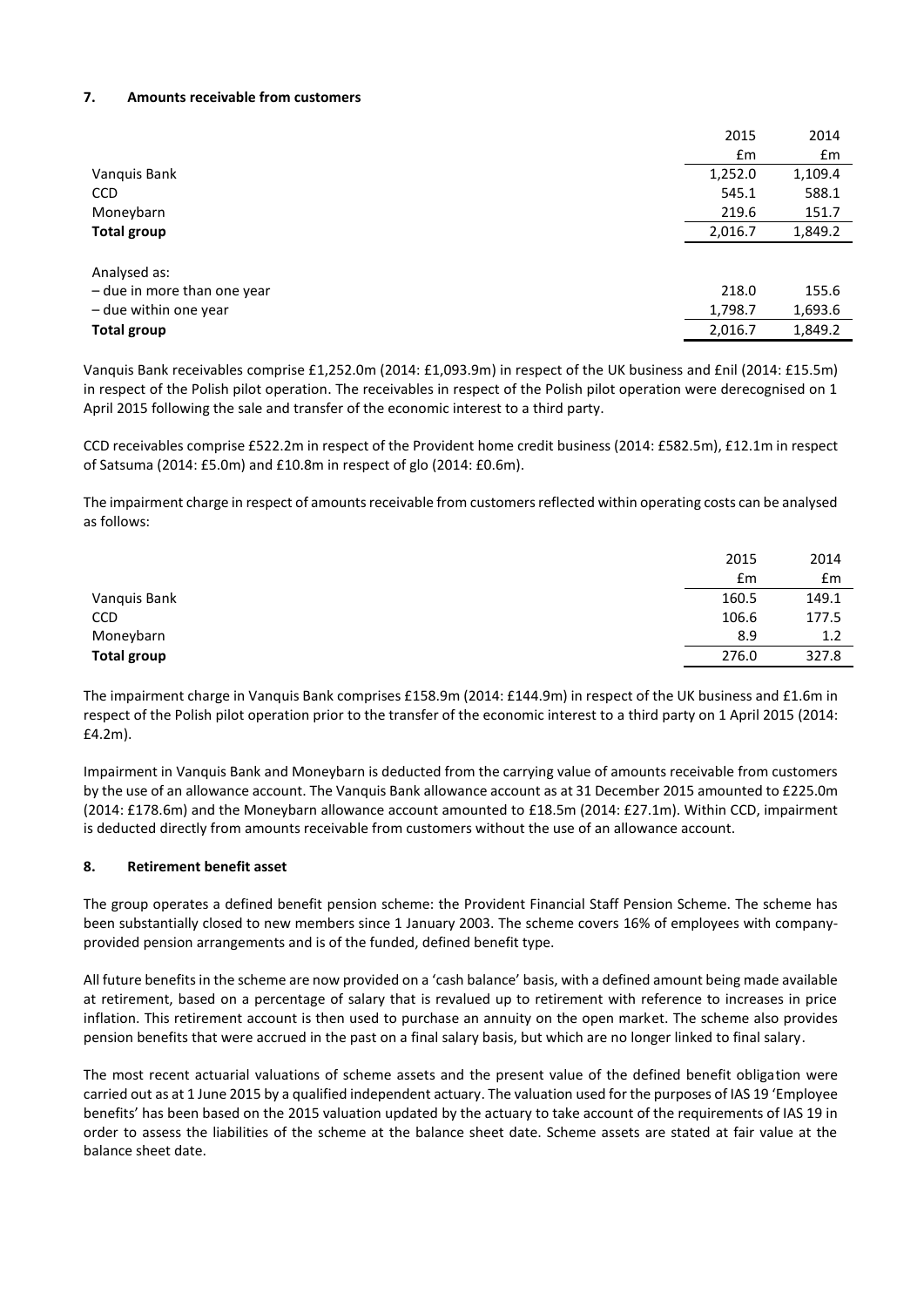#### **8. Retirement benefit asset (continued)**

The net retirement benefit asset recognised in the balance sheet of the group is as follows:

|                                                              | 2015           | 2014    |
|--------------------------------------------------------------|----------------|---------|
|                                                              | $\mathbf{f}$ m | £m      |
| Equities                                                     | 74.7           | 249.2   |
| Other diversified return seeking investments                 | 67.5           | 65.5    |
| Corporate bonds                                              | 133.0          | 137.8   |
| Fixed interest gilts                                         | 208.3          | 80.6    |
| Index-linked gilts                                           | 181.7          | 164.9   |
| Cash and money market funds                                  | 1.2            | 2.1     |
| Fair value of scheme assets                                  | 666.4          | 700.1   |
| Present value of defined benefit obligation                  | (604.1)        | (644.1) |
| Net retirement benefit asset recognised in the balance sheet | 62.3           | 56.0    |

As part of a de-risking strategy agreed between the company and the pension trustees to hedge the inflation and interest rate risks associated with the liabilities of the pension scheme, a substantial amount of more volatile growth funds (equities) were reinvested in liability protection assets (fixed interest and index-linked gilts) in January 2015.

The amounts recognised in the income statement were as follows:

|                                                                                     | 2015   | 2014   |
|-------------------------------------------------------------------------------------|--------|--------|
|                                                                                     | £m     | £m     |
| Current service cost                                                                | (5.0)  | (5.8)  |
| Interest on scheme liabilities                                                      | (23.5) | (25.5) |
| Interest on scheme assets                                                           | 25.7   | 26.9   |
| Net charge recognised in the income statement before exceptional curtailment credit | (2.8)  | (4.4)  |
| Exceptional curtailment credit                                                      | 2.6    | 0.6    |
| Net charge recognised in the income statement                                       | (0.2)  | (3.8)  |

The exceptional curtailment credit of £2.6m (2014: £0.6m) relates to the reduction in headcount of 500 (2014: 225) following the business restructuring within CCD (see note 2).

The net charge recognised in the income statement has been included within administrative costs.

Movements in the fair value of scheme assets were as follows:

|                                            | 2015   | 2014   |
|--------------------------------------------|--------|--------|
|                                            | Em     | £m     |
| Fair value of scheme assets at 1 January   | 700.1  | 613.8  |
| Interest on scheme assets                  | 25.7   | 26.9   |
| Actuarial movement on scheme assets        | (52.4) | 77.9   |
| Contributions paid by the group            | 12.2   | 13.1   |
| Net benefits paid out                      | (19.2) | (31.6) |
| Fair value of scheme assets at 31 December | 666.4  | 700.1  |

Movements in the present value of the defined benefit obligation were as follows:

|                                                            | 2015    | 2014    |
|------------------------------------------------------------|---------|---------|
|                                                            | £m      | £m      |
| Present value of defined benefit obligation at 1 January   | (644.1) | (584.6) |
| Current service cost                                       | (5.0)   | (5.8)   |
| Interest on scheme liabilities                             | (23.5)  | (25.5)  |
| Exceptional curtailment credit                             | 2.6     | 0.6     |
| Actuarial movement on scheme liabilities                   | 46.7    | (60.4)  |
| Net benefits paid out                                      | 19.2    | 31.6    |
| Present value of defined benefit obligation at 31 December | (604.1) | (644.1) |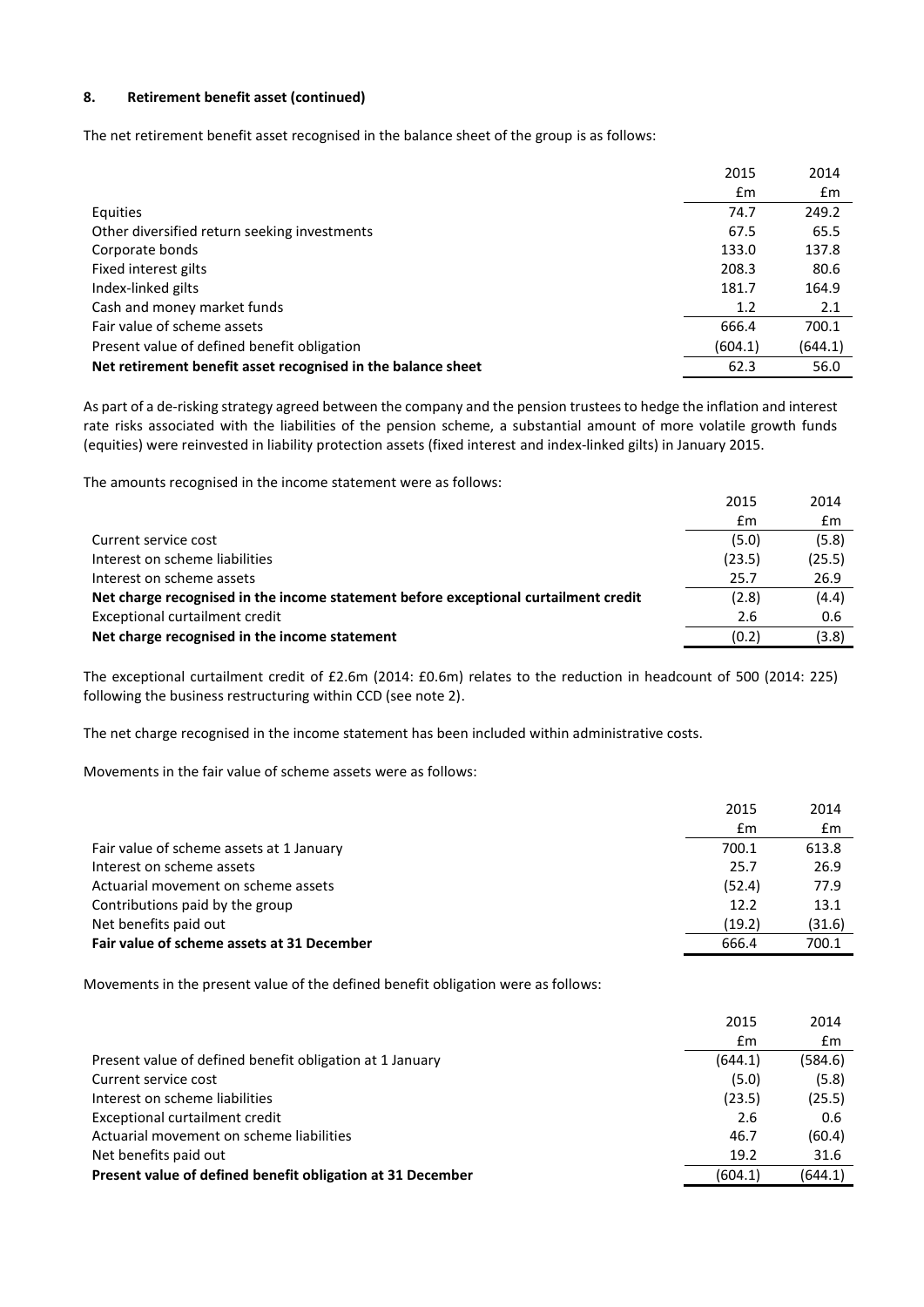#### 8**. Retirement benefit asset (continued)**

The principal actuarial assumptions used at the balance sheet date were as follows:

|                                                 | 2015 | 2014 |
|-------------------------------------------------|------|------|
|                                                 | %    | %    |
| Price inflation - RPI                           | 3.00 | 3.10 |
| Price inflation - CPI                           | 2.00 | 2.10 |
| Rate of increase to pensions in payment         | 2.80 | 2.90 |
| Inflationary increases to pensions in deferment | 2.00 | 2.10 |
| Discount rate                                   | 3.75 | 3.70 |

A 0.1% change in the discount and inflation rates would change the present value of the defined benefit obligation by approximately £11m (2014: £14m) and £5m (2014: £9m) respectively.

The mortality assumptions are based on the self-administered pension scheme (SAPS) series 1 tables, with multipliers of 105% and 115% respectively for males and females. The 5% upwards adjustment to mortality rates for males and a 15% upwards adjustment for females reflects the lower life expectancies within the scheme compared to average pension schemes, which was concluded following a study of the scheme's membership. Future improvements in mortality are based on the Continuous Mortality Investigation (CMI) 2015 model with a long-term improvement trend of 1.25% per annum. Under these mortality assumptions, the life expectancies of members are as follows:

|                                    | Male  |       | Female |       |
|------------------------------------|-------|-------|--------|-------|
|                                    | 2015  | 2014  | 2015   | 2014  |
|                                    | vears | vears | vears  | vears |
| Current pensioner aged 65          | 21.7  | 22.0  | 23.3   | 23.5  |
| Current member aged 45 from age 65 | 23.4  | 23.7  | 25.1   | 25.4  |

If assumed life expectancies were one year greater, the net retirement benefit asset would have been reduced by approximately £18m (2014: £19m).

An analysis of amounts recognised in the statement of comprehensive income is set out below:

|                                                                                     | 2015   | 2014   |
|-------------------------------------------------------------------------------------|--------|--------|
|                                                                                     | £m     | £m     |
| Actuarial movements on scheme assets                                                | (52.4) | 77.9   |
| Actuarial movements on scheme liabilities                                           | 46.7   | (60.4) |
| Actuarial movements recognised in the statement of comprehensive income in the year | (5.7)  | 17.5   |

#### **9. Available for sale investment**

On 2 November 2015, Visa Inc. announced the proposed acquisition of Visa Europe Limited to create a single global payments business under the VISA brand. Vanquis Bank is a member and shareholder of Visa Europe and in exchange for its one redeemable ordinary share (previously held at cost of €10) will receive up front consideration in the form of cash (approximately €14.7m) and preferred stock (approximately €10.1m) on completion of the transaction. The preferred stock is convertible into Class A common stock of Visa Inc, at a future date, subject to certain conditions. In addition, Vanquis Bank may receive deferred cash consideration in 2020 which is contingent on certain performance thresholds being met.

Following announcement of the proposed transaction, Vanquis Bank's interest in Visa Europe has been valued at fair value which reflects the expected upfront cash proceeds and a number of factors and uncertainties relating to the other consideration. The valuation of the preferred stock has been determined using the common stock's value as an approximation as both classes of stock have similar dividend rights. However, adjustments have been made for: (i) illiquidity, as the preferred stock is not tradeable on an open market and can only be transferred to other VISA members; and (ii) future litigation costs which could affect the valuation of the stock prior to conversion. No valuation has been placed on the deferred element of the consideration due to its inherent uncertainty. Accordingly, the 2015 balance sheet reflects an available for sale investment of £17.5m with the corresponding credit taken to equity within an available for sale reserve. Subject to regulatory approvals, the transaction is expected to complete in the second quarter of 2016. Following completion, the gain taken through equity in 2015 will be recycled through the income statement as an exceptional gain in 2016.